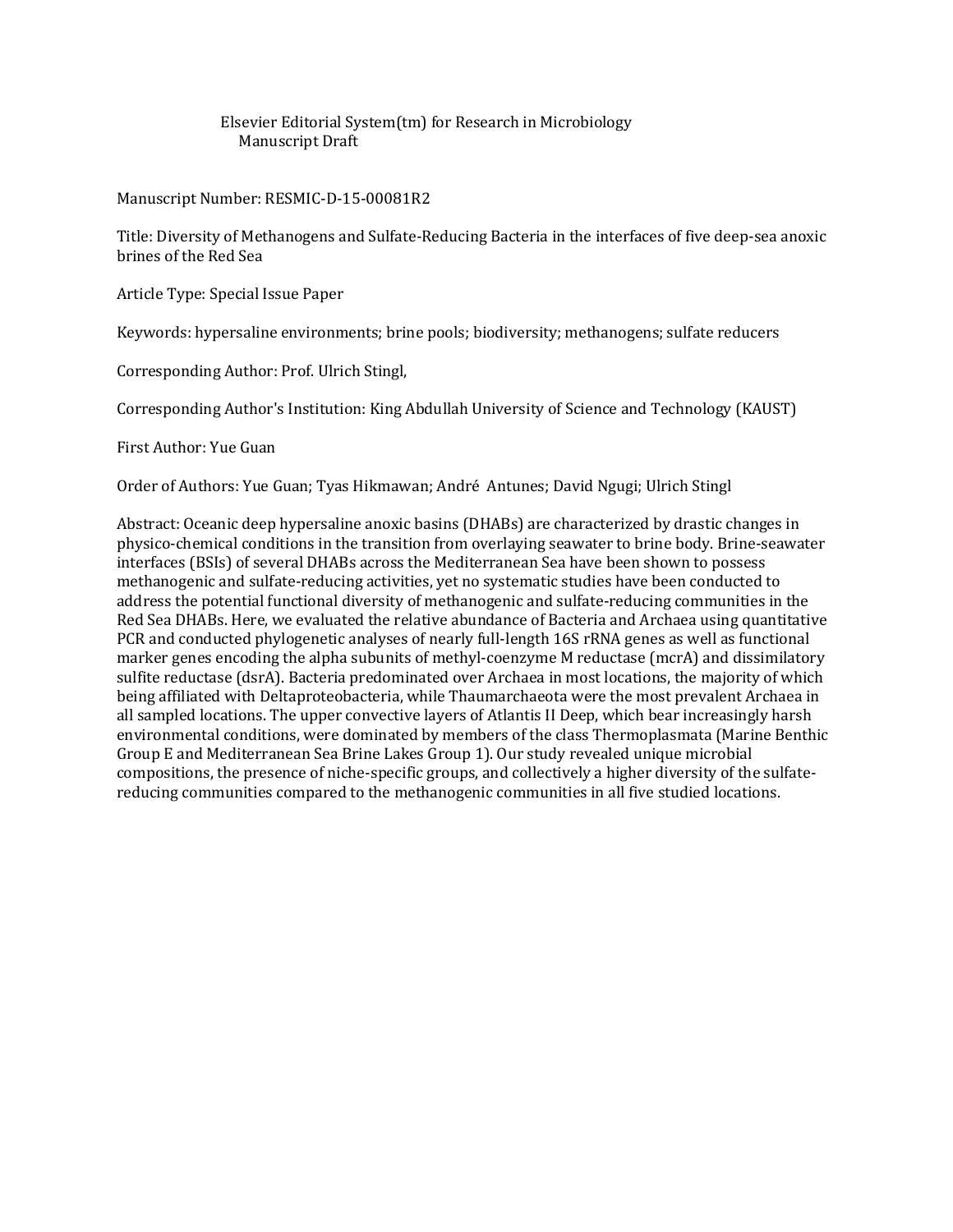#### **\*Detailed Response to Reviewers**

Dr. Uli Stingl Asst. Professor for Marine Science Red Sea Research Center Principle Investigator Red Sea Marine Microbial Ecology King Abdullah University of Science and Technology Thuwal 23955-6900 Saudi Arabia [http://mme.kaust.edu.sa](http://mme.kaust.edu.sa/)

[http://www.kaust.edu.sa](http://mme.kaust.edu.sa/) [uli.stingl@kaust.edu](mailto:uli.stingl@kaust.edu) sa T +966 12 808-2381 M +966 5 447 000 83



Dear Dr. Jebbar,

Please find attached our revised version of RESMIC-D-15-00081 for publication in Research in Microbiology. The only comment from the referee was on the measurements of  $CO<sub>2</sub>$  in our samples. As these were done by a commercial service provide by GEOMAR in Germany, we now refer to their website.

We hope that you will find the manuscript now suitable for publication in Research in Microbiology.

Best regards,

Uli Stingl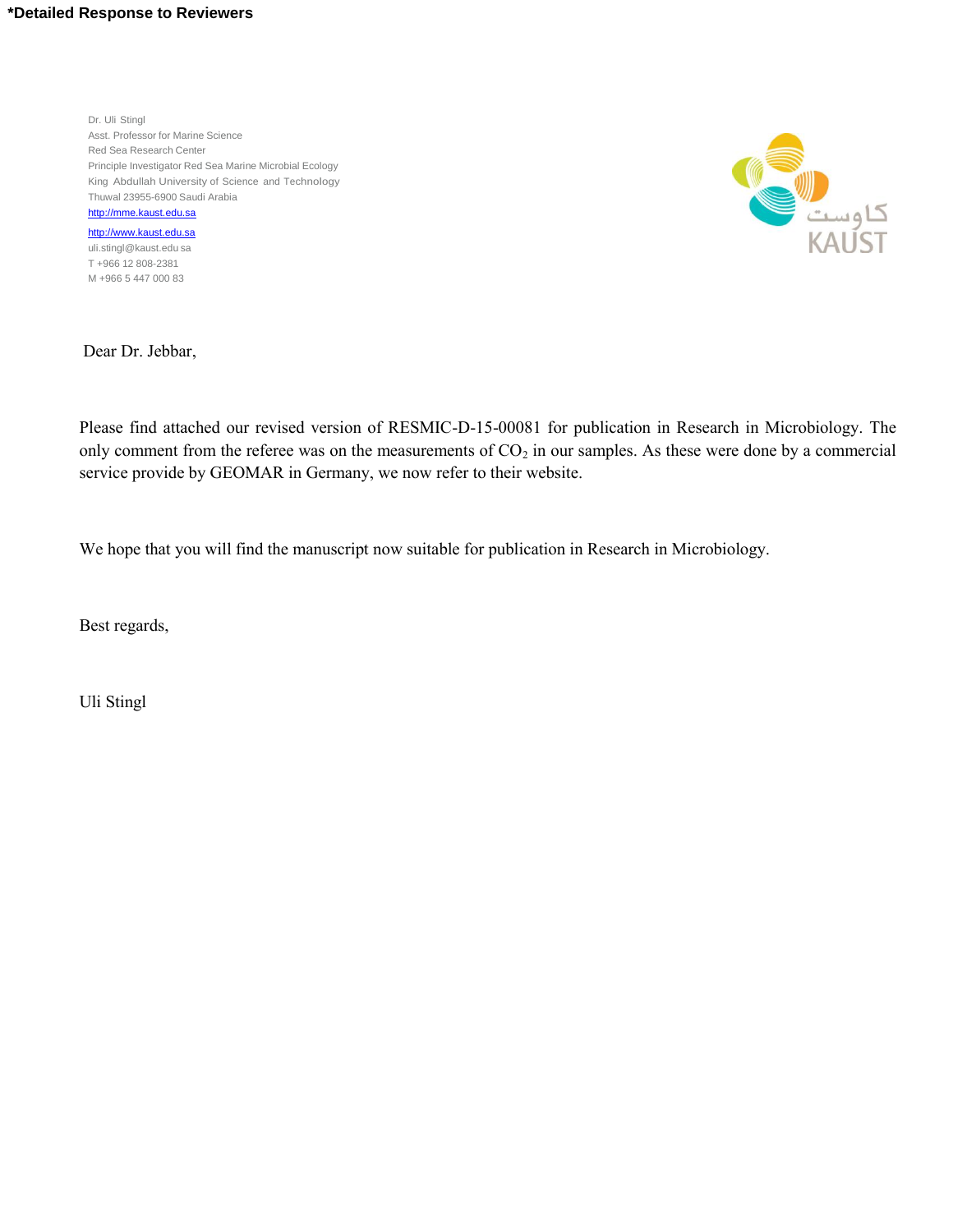# **Manuscript**

| $\mathbf{1}$   | <b>Diversity of Methanogens and Sulfate-Reducing Bacteria</b>                                                                              |
|----------------|--------------------------------------------------------------------------------------------------------------------------------------------|
| $\overline{2}$ | in the interfaces of five deep-sea anoxic brines of the Red Sea                                                                            |
| 3              |                                                                                                                                            |
| $\overline{4}$ | Yue Guan <sup>a*</sup> , Tyas Hikmawan <sup>a*</sup> , André Antunes <sup>b</sup> , David Ngugi <sup>a</sup> , Ulrich Stingl <sup>a#</sup> |
| 5              |                                                                                                                                            |
| 6              |                                                                                                                                            |
| 7              | <sup>a</sup> Red Sea Research Center, King Abdullah University of Science and Technology,                                                  |
| 8              | 23955-6900, Thuwal, Saudi Arabia                                                                                                           |
| 9              | <sup>b</sup> Computational Bioscience Research Centre, King Abdullah University of Science and                                             |
| 10             | Technology (KAUST), 23955-6900, Thuwal, Saudi Arabia                                                                                       |
| 11             |                                                                                                                                            |
| 12             |                                                                                                                                            |
| 13             |                                                                                                                                            |
| 14             |                                                                                                                                            |
| 15             |                                                                                                                                            |
| 16             | *Yue Guan and Tyas Hikmawan contributed equally to this work.                                                                              |
| 17             |                                                                                                                                            |
| 18             | <sup>#</sup> Correspondence and requests for reprints to: uli.stingl@kaust.edu.sa                                                          |
| 19             | Phone: +966-12-808-2381; Fax: +966-12-8020152                                                                                              |
| 20             |                                                                                                                                            |
| 21             |                                                                                                                                            |
| 22             |                                                                                                                                            |
| 23             |                                                                                                                                            |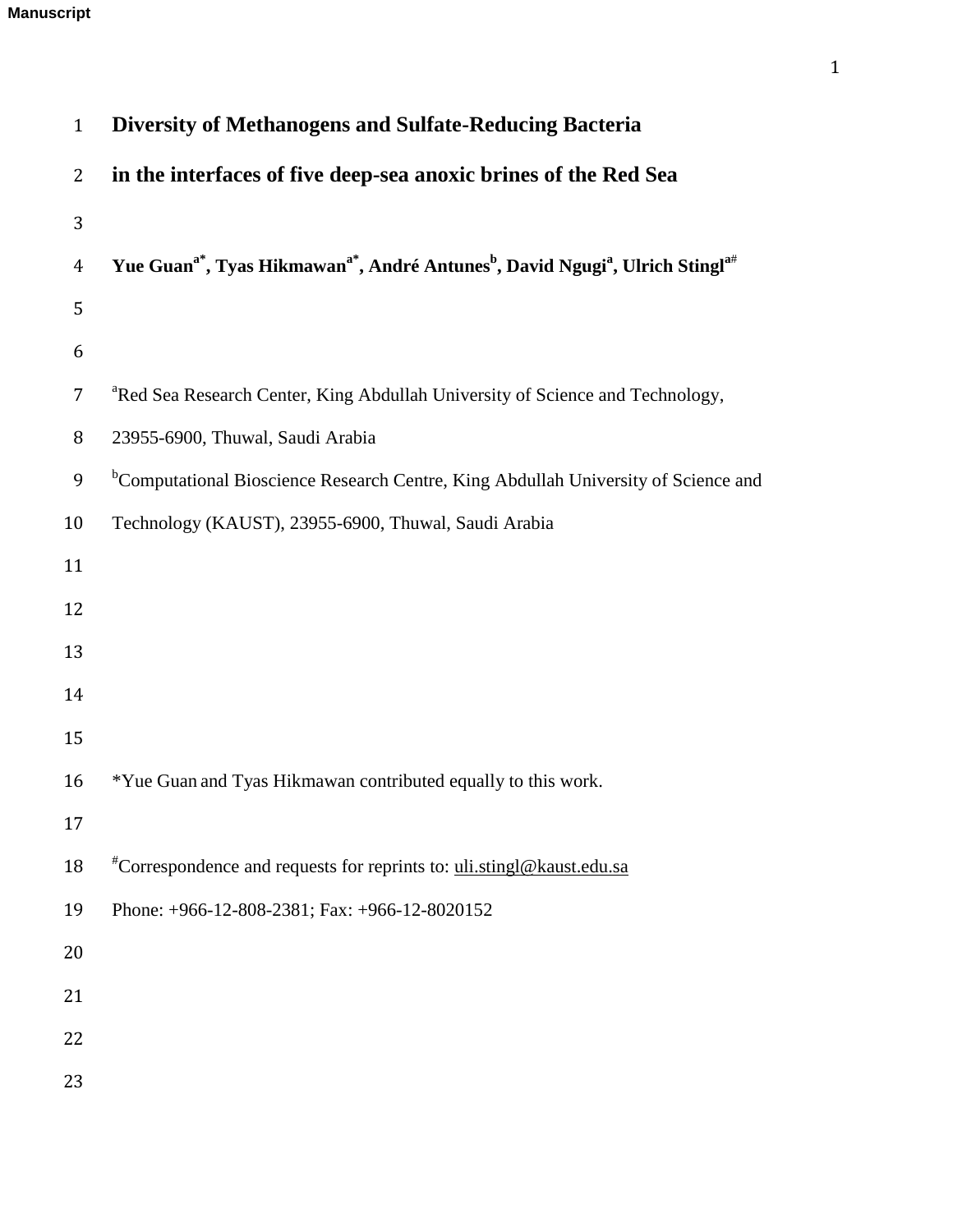#### **Abstract**

 Oceanic deep hypersaline anoxic basins (DHABs) are characterized by drastic changes in physico-chemical conditions in the transition from overlaying seawater to brine body. Brine- seawater interfaces (BSIs) of several DHABs across the Mediterranean Sea have been shown to possess methanogenic and sulfate-reducing activities, yet no systematic studies have been conducted to address the potential functional diversity of methanogenic and sulfate-reducing communities in the Red Sea DHABs. Here, we evaluated the relative abundance of Bacteria and Archaea using quantitative PCR and conducted phylogenetic analyses of nearly full-length 16S rRNA genes as well as functional marker genes encoding the alpha subunits of methyl-coenzyme M reductase (*mcrA*) and dissimilatory sulfite reductase (*dsrA*). Bacteria predominated over Archaea in most locations, the majority of which being affiliated with *Deltaproteobacteria*, while *Thaumarchaeota* were the most prevalent Archaea in all sampled locations. The upper convective layers of Atlantis II Deep, which bear increasingly harsh environmental conditions, were dominated by members of the class *Thermoplasmata* (Marine Benthic Group E and Mediterranean Sea Brine Lakes Group 1). Our study revealed unique microbial compositions, the presence of niche-specific groups, and collectively a higher diversity of the sulfate-reducing communities compared to the methanogenic communities in all five studied locations.

*Keywords*: hypersaline environments; brine pools; biodiversity; methanogens; sulfate reducers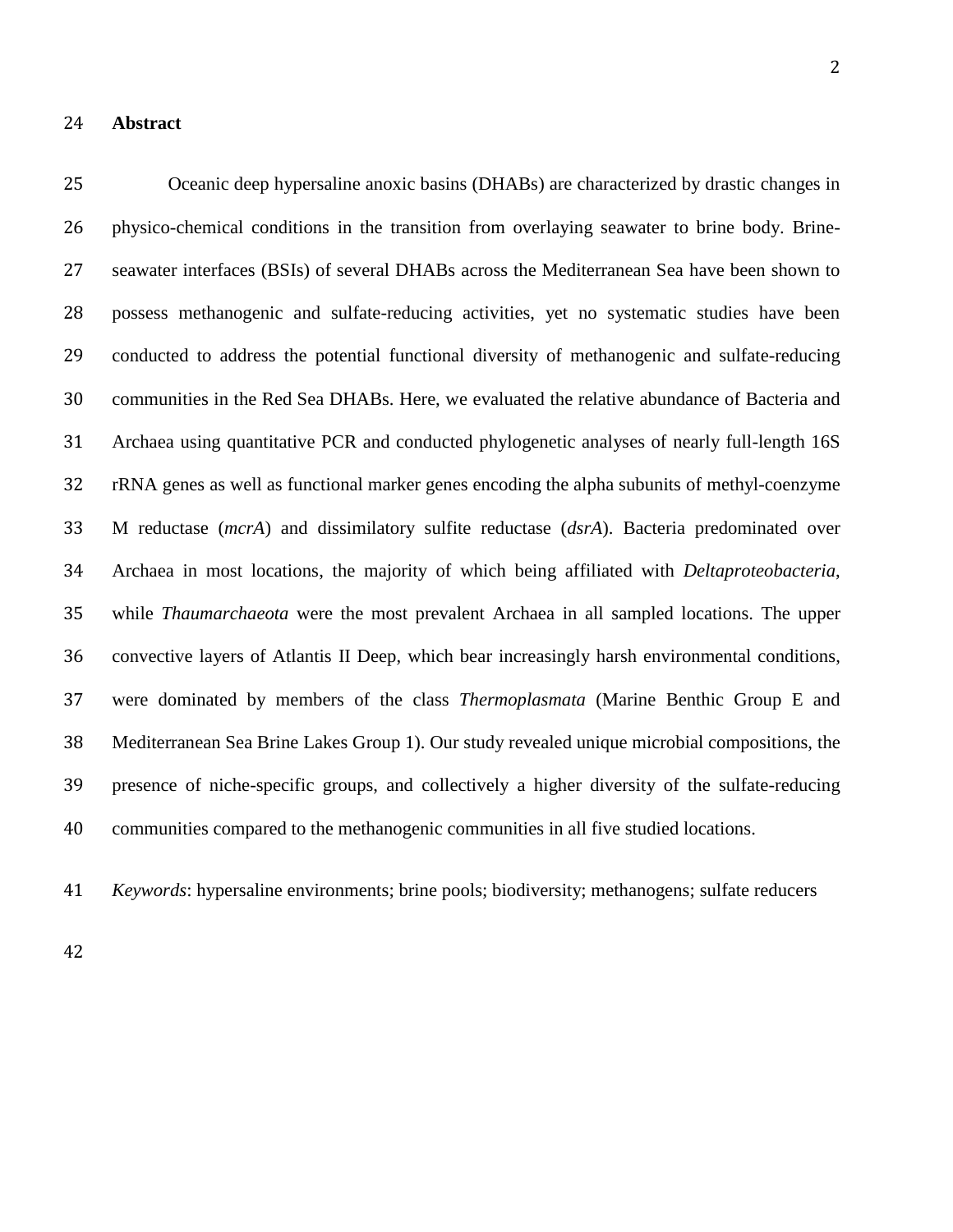#### **1. Introduction**

 Hypersaline water bodies at the bottom of the ocean (brine pools) are present in the Mediterranean Sea, the Gulf of Mexico, and the Red Sea [\[1\]](#page-22-0). In the Red Sea, a total of 25 such deep-sea hypersaline brine pools have been discovered at depths ranging from 1,193 to 2,850 meters below sea level [\[1,](#page-22-0) [2\]](#page-22-1). These environments are extremely saline (up to 26% salinity), anoxic, rich in heavy metals, and characterized by drastic changes in physicochemical conditions when compared to the overlaying seawater [\[3\]](#page-22-2).

 The interface between the brine pools and the seawater (BSI) represents a highly peculiar environment that harbors a high microbial diversity and biomass [\[4-6\]](#page-22-3). The increase in microbial biomass can be explained by the drastic changes in density, which result in an *in situ* particle trap for debris sinking through the water column, thus increasing the concentrations of available nutrients [\[6,](#page-22-4) [7\]](#page-22-5). In addition, the BSI is also characterized by sharp changes in physicochemical parameters including salinity, oxygen concentration, temperature, and redox potential, all of which provide a large variety of environmental niches for different metabolic groups [\[8,](#page-23-0) [9\]](#page-23-1). The microbiology of the BSIs of some of the Red Sea brine pools has been explored with a combination of cultivation-dependent [\[10,](#page-23-2) [11\]](#page-23-3) and molecular–based methods [\[12,](#page-23-4) [13\]](#page-23-5). Previous studies based on 16S rRNA gene sequences uncovered novel groups of Archaea and Bacteria inhabiting the BSI of Shaban Deep and Kebrit Deep of the Red Sea [\[6,](#page-22-4) [12\]](#page-23-4).

 Microbial community studies in the Mediterranean DHABs revealed that diverse biogeochemical processes apparently co-occur in the BSI [\[8\]](#page-23-0). Other investigations reported on the importance of methanogenesis and sulfur cycling in these environments [\[4,](#page-22-3) [14\]](#page-23-6). These findings were also corroborated by recent metagenomic studies, where pathways for methanogenesis and/or sulfate reduction were detected in brines from the Red Sea and in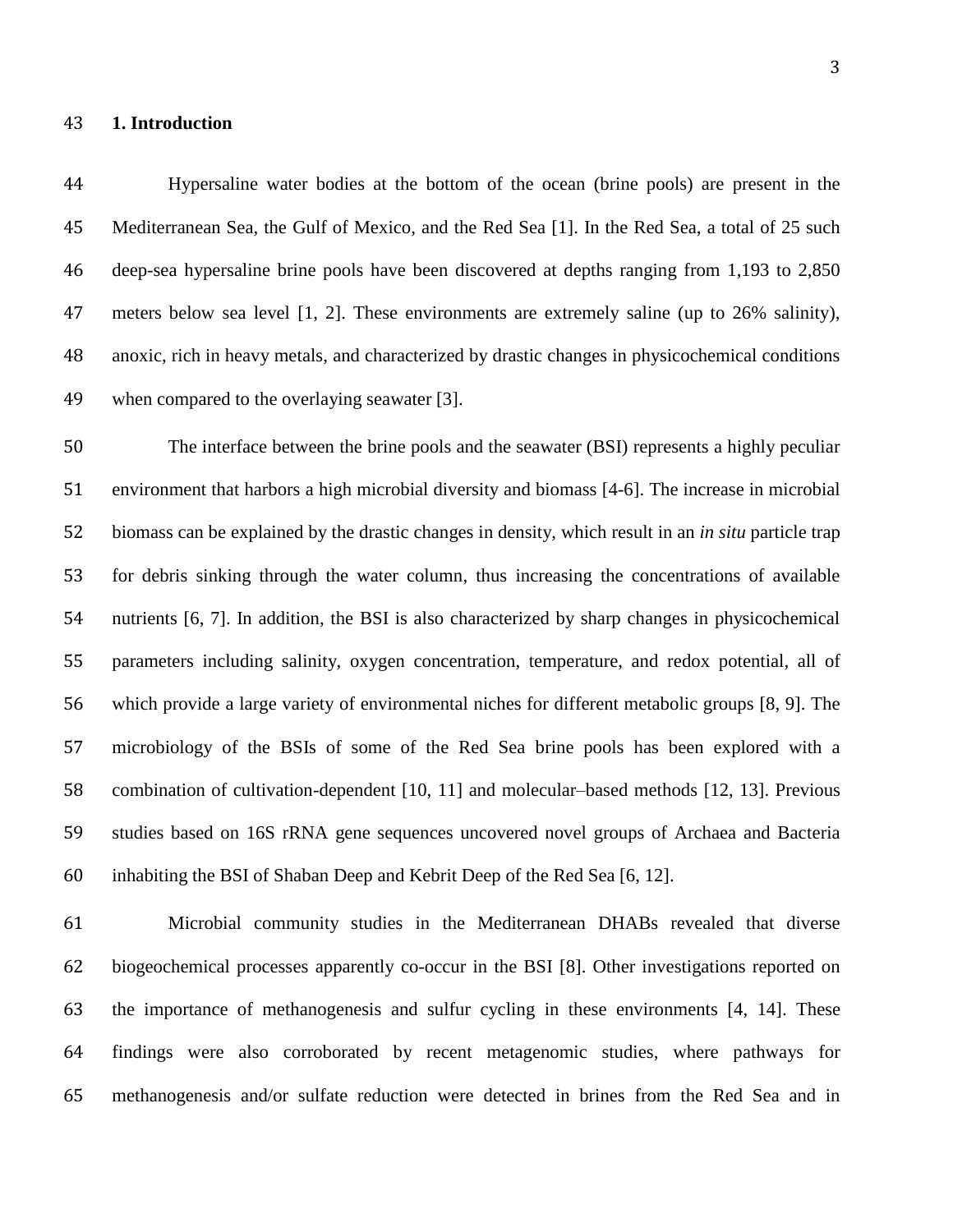DHABs in the Mediterranean Sea [\[15-17\]](#page-24-0). Additionally, unique microbial communities were found to thrive in the sediments of two brine pools in the Red Sea, and many of the reported microorganisms are hypothesized to play a dominant role in the methane and sulfur cycle, based on their phylogenetic affiliations [\[18\]](#page-24-1).

 Taken together, methanogenesis and sulfate reduction could thus be considered very important biogeochemical processes in deep-sea brines [\[4,](#page-22-3) [19\]](#page-24-2). However, the composition of the microbial communities involved in both processes is largely unknown for the Red Sea brine pools. Considering the extreme conditions of these environments and the unique combination of physicochemical features in each individual brine pool [\[1\]](#page-22-0), we postulated the existence of novel, niche-adapted groups of methanogens and sulfate reducers in the BSIs. Moreover, despite the micro-oxic conditions present in the BSI [\[20\]](#page-24-3), members of both groups are capable of tolerating minute amounts of oxygen [\[21-23\]](#page-24-4) and could thus play an important role in these environments. Previous 454 amplicon data [\[20\]](#page-24-3) uncovered interesting microbial communities in the sampled sites, but as many of the relatively short sequences stem from poorly characterized groups, we decided that nearly full-length 16S rRNA gene sequences would be important to provide better phylogenetic detail and resolution on members of these groups. Therefore, we analyzed the microbial communities in the BSIs of geochemically distinct brine pools of the Red Sea, using the canonical 16S rRNA gene, as well as functional marker genes encoding for the alpha subunits of methyl-coenzyme M reductase (*mcrA*) and dissimilatory sulfite reductase (*dsrA*) to uncover the main methanogenic and sulfate-reducing communities.

- 
- 
-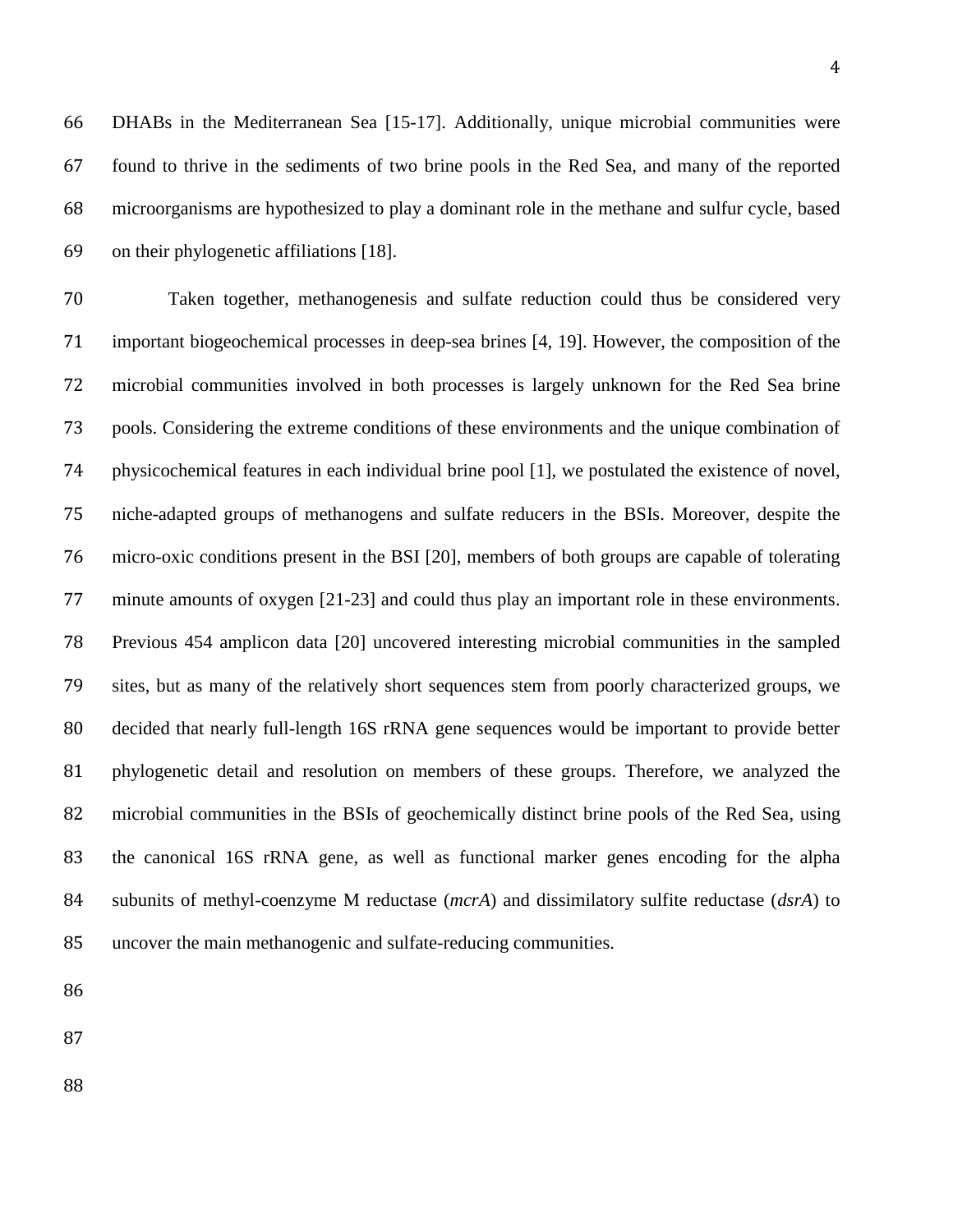#### **2. Materials and methods**

## *2.1. Sample collection*

 Water samples from the brine-seawater interfaces and the upper convective layers of the 92 deep-sea brines were collected from the R/V *Aegaeo* during the 3<sup>rd</sup> KAUST Red Sea Expedition in November 2011 using a rosette sampler equipped with 10-l Niskin bottles and a CTD unit for monitoring salinity, temperature, transmission, oxygen, and pressure (Idronaut, Italy). Large volumes (ca. 200 l) of sample were collected from Atlantis II Deep BSI (Ai); first, second, and third upper-convective layer of Atlantis II Deep (labeled as A-UCL1, A-UCL2, A-UCL3, respectively), Discovery Deep BSI (Di), Erba Deep BSI (Ei), Kebrit Deep BSI (Ki), and Nereus Deep BSI (Ni) (Table 1). During sampling, we have avoided mixing between the seawater and the brine samples by carefully controlling the depth of the CTD and sampler when triggering the closure of each Niskin bottle to ensure sampling of desired layers. Furthermore, prior to sample collection on deck, we measured the salinities at the top and bottom of each individual Niskin bottle using a handheld refractometer (Master Refractometer, Atago, Japan) to confirm that the salinities of the samples matched the expected values of the targeted layers. Samples were then concentrated using a Tangential Flow Filtration (TFF) as described elsewhere [\[20\]](#page-24-3). Methane and carbon dioxide concentrations in the samples were determined via a commercial service provided by GEOMAR Helmholtz Centre for Ocean Research (Kiel, Germany, http://www.geomar.de).

*2.2. DNA extraction, amplification, and sequencing of 16S rRNA genes*

 Nucleic acids were extracted as previously described [\[24\]](#page-25-0) and the concentrations of the DNA were measured in a NanoDrop (Thermo Scientific, USA). Partial 16S rRNA genes were amplified by PCR by using combinations of the archaeal-specific primer 4F (5′-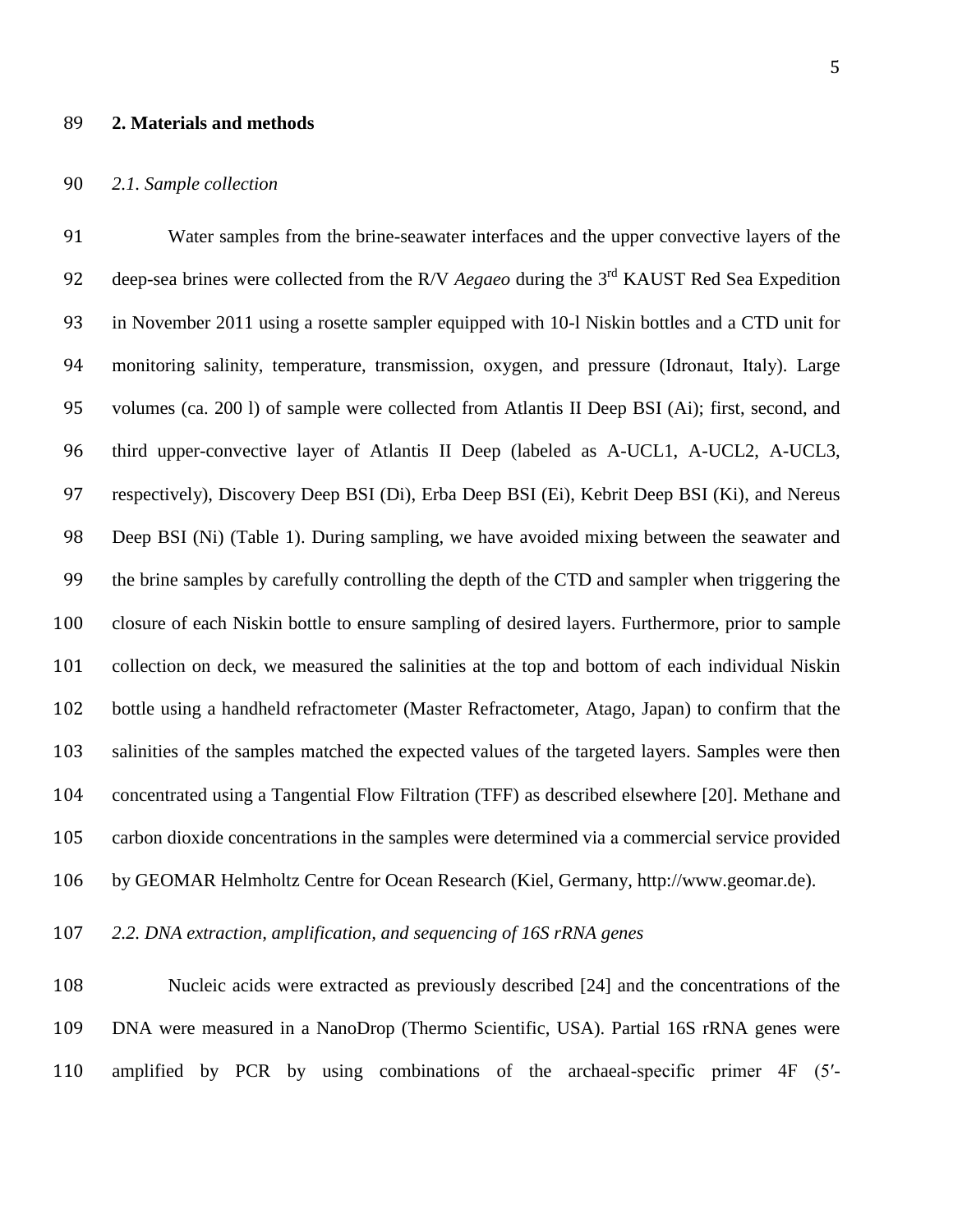TCCGGTTGATCCTGCCRG-3′) [\[25\]](#page-25-1), or the bacteria-specific primer 27F (5′- AGAGTTTGATCMTGGCTCAG-3′) paired with the universal primer 1492R (5′- GGTTACCTTGTTACGACTT-3′) [\[26\]](#page-25-2). The primers were chosen to produce sequences with maximum length. *In silico* testing using Silva-TestPrime [\(http://www.arb-](http://www.arb-silva.de/search/testprime/) [silva.de/search/testprime/](http://www.arb-silva.de/search/testprime/) [\[27\]](#page-25-3) with one allowed mismatch indicated a coverage for Bacteria of 65.5% and a coverage for Archaea of 46.6%, while three allowed mismatches indicated a coverage for Bacteria of 71% and a coverage for Archaea of 53.1%. In addition, the above primers have a good coverage of major taxa reported in a previous study using 454 amplicon data [\[20\]](#page-24-3). The PCR conditions for archaeal 16S rRNA genes were: an initial denaturation of 5 min at 94 °C, 30 cycles of 1 min at 94 °C, 1 min at 55 °C, and 1.5 min at 72 °C, and then a final 121 extension step of 7 min at 72 °C. The conditions for bacterial PCR were 3 min at 94 °C, 35 cycles of 1 min at 94 °C, 1 min at 53 °C, and 1.5 min at 72 °C, and then 7 min at 72°C. Purified PCR products were cloned into PCR®2.1 TOPO vectors (Invitrogen) according to the manufacturer's instructions. All clones with inserts from each library (856 and 1040 for archaeal and bacterial libraries, respectively) were selected for plasmid extraction and bi-directional 126 sequencing on an ABI 3730  $\times$  1 Capillary Sequencer at the Biosciences Core Laboratory at KAUST. Raw 16S rRNA gene sequences were quality checked, trimmed and assembled using Sequencher v.4.9 (Gene Codes Corporation).

*2.3. Diversity and phylogenetic analysis*

 Assembled archaeal and bacterial 16S rRNA sequences were aligned and analyzed using mothur v.1.31, yielding operational taxonomic units (OTUs) grouped at 97% sequence identity level [\[28\]](#page-25-4). Potential chimeric sequences were removed using the Uchime 4.2 package [\[29\]](#page-25-5), and diversity indeces (Shannon) and estimated sample coverage (Good's coverage) were calculated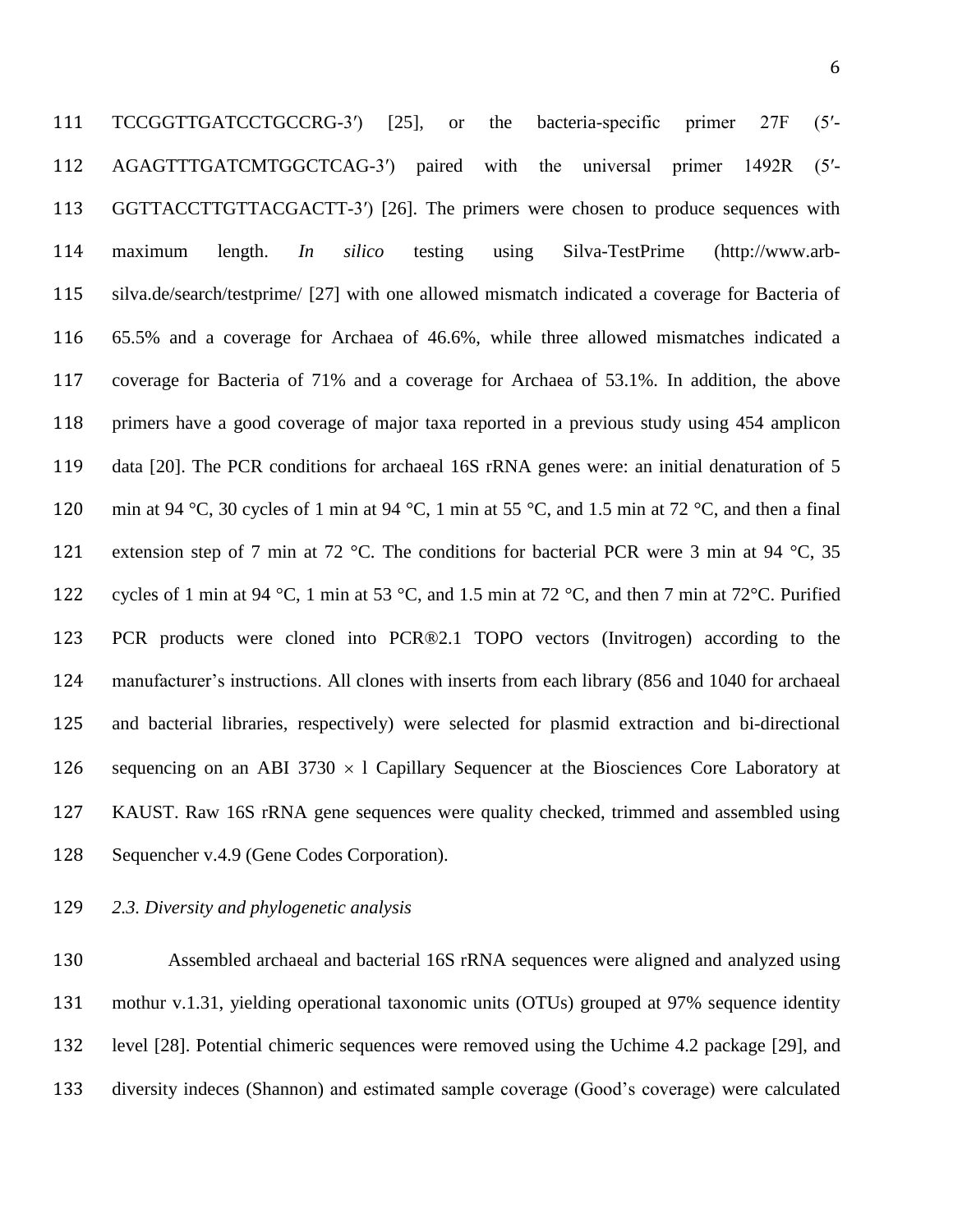as implemented in mothur. Sequence alignments of the resulting representative OTUs (62 for Archaea and 281 for Bacteria) and closely related sequences recovered from GenBank using BLASTn [\[30\]](#page-26-0), were done automatically using the SINA aligner (http://www.arb- silva.de/aligner/) against the SILVA SSU 115 database [\[31\]](#page-26-1). The SILVA-aligned sequences were then used to construct phylogenetic trees with a maximum likelihood algorithm using bootstrap analysis (1000 samples) to validate support for clades as implemented in ARB v.5.3 [\[32\]](#page-26-2).

# *2.4. Functional gene analysis*

141 Partial *mcrA* and *dsrA* genes were amplified based on previously described methods [\[33,](#page-26-3) [34\]](#page-26-4). Purification of PCR products, clone library construction and sequencing protocols were the same as the ones used for 16S rRNA genes described above. The OTUs of *mcrA* and *dsrA* genes were generated at a 6% distance cutoff using FunGene (http://fungene.cme.msu.edu/) [\[35\]](#page-26-5). Deduced amino acid sequences of both genes were aligned with ClustalW [\[36\]](#page-26-6). The alignments of *mcrA* and *dsrA* genes were used for phylogenetic analyses with a maximum-likelihood algorithm (amino acids substitution model: LG for *mcrA*, and LG+G for *dsrA* genes) and 1000 bootstraps as implemented in Geneious Pro version 7.1 (Biomatters Ltd.) and MEGA version 6.06 [\[37\]](#page-27-0), respectively.

#### *2.5. Quantification of gene copy numbers by real-time PCR*

 Copy numbers of total bacterial and archaeal 16S rRNA genes from each sample location were determined by quantitative real-time PCR (qPCR) using EXPRESS qPCR SuperMix (Invitrogen) and a two-step qPCR cycling program on an ABI 7900HT Fast Real-Time PCR System instrument (Applied Biosystem). The primers Bac518F and Bac786R for Bacteria and A519F and A727R for Archaea were used as described by Park et al. [\[38\]](#page-27-1). Standards were made from plasmids containing inserts of archaeal or bacterial 16S rRNA gene sequences. The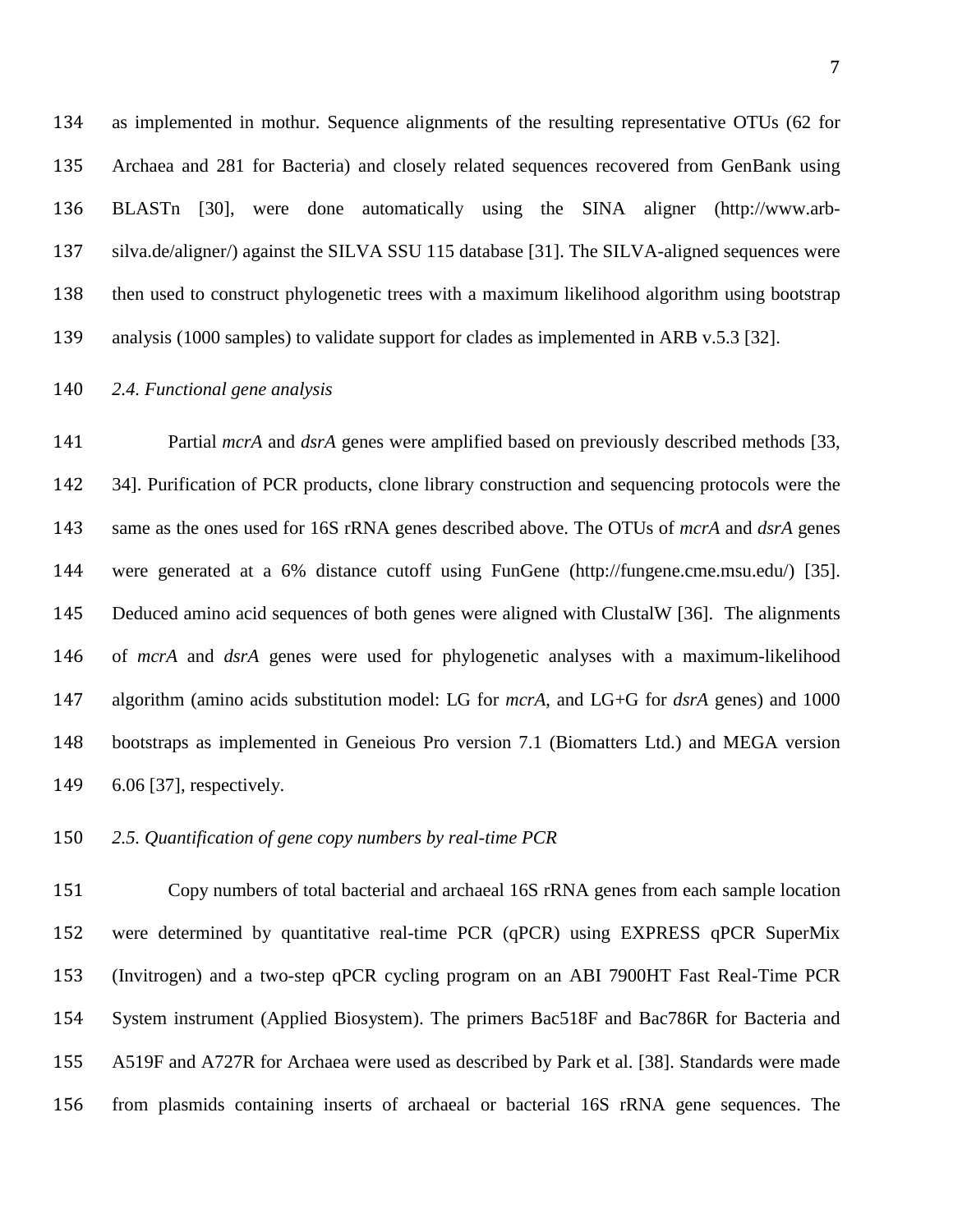efficiency for archaeal 16S rRNA primers was 99.8% and that for bacterial 16S rRNA primers was 99.5%, as estimated based on the slope of the standard curve. To allow for better comparisons among the different samples, copy numbers of genomic DNA were normalized based on ng of genomic DNA.

*2.6. Nucleotide sequence accession numbers*

 The 16S rRNA gene sequences from this study were deposited in GenBank under accession numbers KJ881441–KJ882283 (Archaea), and KM018335–KM019141, KP083299– KP083370 (Bacteria), while *mcrA* and *dsrA* gene sequences were deposited under accession numbers KJ880100–KJ880274 and KM241874–KM242055, respectively.

# **3. Results and discussion**

#### *3.1. General microbial community structure*

 The ratios of the copy numbers of bacterial to archaeal 16S rRNA genes as estimated using qPCR were used as a proxy for their abundances in each sample. These ratios ranged in our samples from 0.15 to 179.12 (Table 1), and Bacteria were more abundant than Archaea in six out of eight samples. The predominance of Bacteria over Archaea thus seems to be a general trend in the BSI (and brine bodies) of brine pools from the Red Sea ([\[5,](#page-22-6) [17\]](#page-24-5); this study) and the Mediterranean Sea [\[8,](#page-23-0) [19,](#page-24-2) [39,](#page-27-2) [40\]](#page-27-3); the exceptions being the BSIs of Kebrit Deep and Atlantis II Deep (this study) and the brine layer of the Urania DHAB in the Mediterranean Sea [\[19\]](#page-24-2). Physico-chemical differences that might be either the reason for, or a result of, the high archaeal 176 abundances are 1) they are highly sulfidic (in the case of Kebrit Deep and Urania DHAB; ~150 μM and 10 mM H2S, respectively [\[9\]](#page-23-1)), and 2) the BSIs of Kebrit and Atlantis II Deep have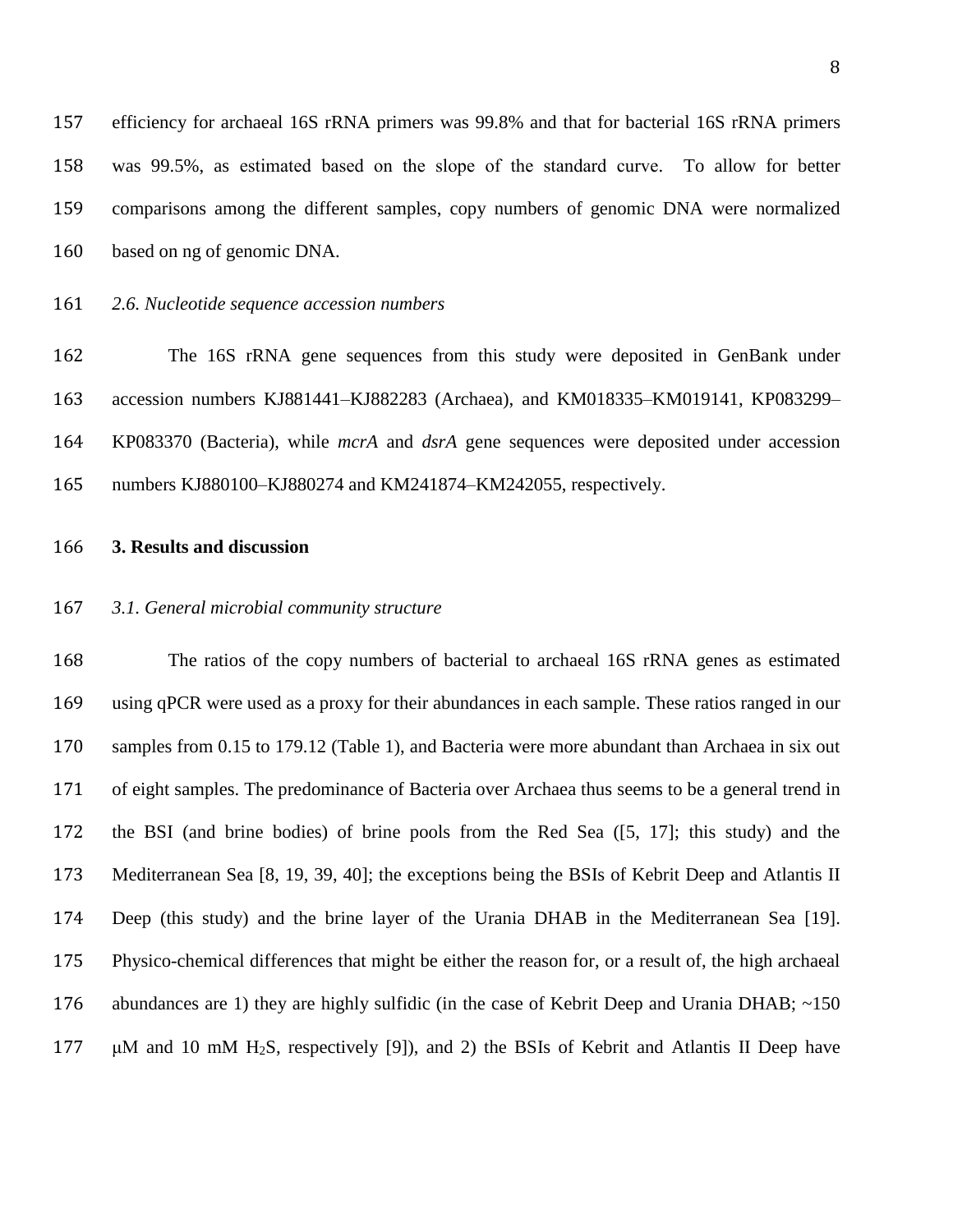178 dissolved oxygen concentrations  $(DO<sub>2</sub>)$  that are 4–9 times higher than those at the other 179 locations, where  $DO<sub>2</sub>$  is close to depletion (Table 1).

 Phylogenetic analysis based on 16S rRNA gene sequences revealed a high microbial diversity in the brine interfaces of geochemically distinct brine pools of the Red Sea (Fig. 1). A total of 843 archaeal (>1000 bp length) and 960 bacterial (>1400 bp length) non-chimeric 16S rRNA gene sequences were obtained from the BSIs of the five brines and from the subsequent three upper convective layers of Atlantis II Deep (A-UCL1, A-UCL2, and A-UCL3). These sequences were clustered into 62 and 281 OTUs (at 97% sequences identity level) for archaeal and bacterial genes, respectively. Archaeal sequences were primarily affiliated with the phyla *Thaumarchaeota* (60%) and *Euryarchaeota* (37%), while the bacterial sequences encompassed diverse lineages. Our findings are in general consistent with previous studies [\[5,](#page-22-6) [20\]](#page-24-3).

 Hierarchical cluster analysis of the archaeal and bacterial 16S rRNA gene based on the Jaccard similarity index indicated similarities and differences among microbial communities of each location (Fig. 1A and 1B). The archaeal community in Kebrit Deep was clearly distinctive from those in the other locations (Fig. 1A). Archaeal communities in the three upper convective layers of Atlantis II Deep, BSIs of Nereus Deep and Erba Deep, and BSIs of Atlantis II Deep and Discovery Deep formed three separate clusters. In contrast with the results of the archaeal communities, we found no apparent clustering of the bacterial communities (Fig. 1B). Though, a highly stratified bacterial community profile was observed in the multi-layered Atlantis II Deep, concurrent with previous reports [\[5\]](#page-22-6).

 This is the first detailed phylogenetic study of nearly full-length prokaryotic 16S rRNA gene sequences from BSIs of Erba and Nereus Deep. Surprisingly, despite their salinity differences (9.8% vs. 15.4 %), they both harbor very similar microbial communities (Fig. 1). The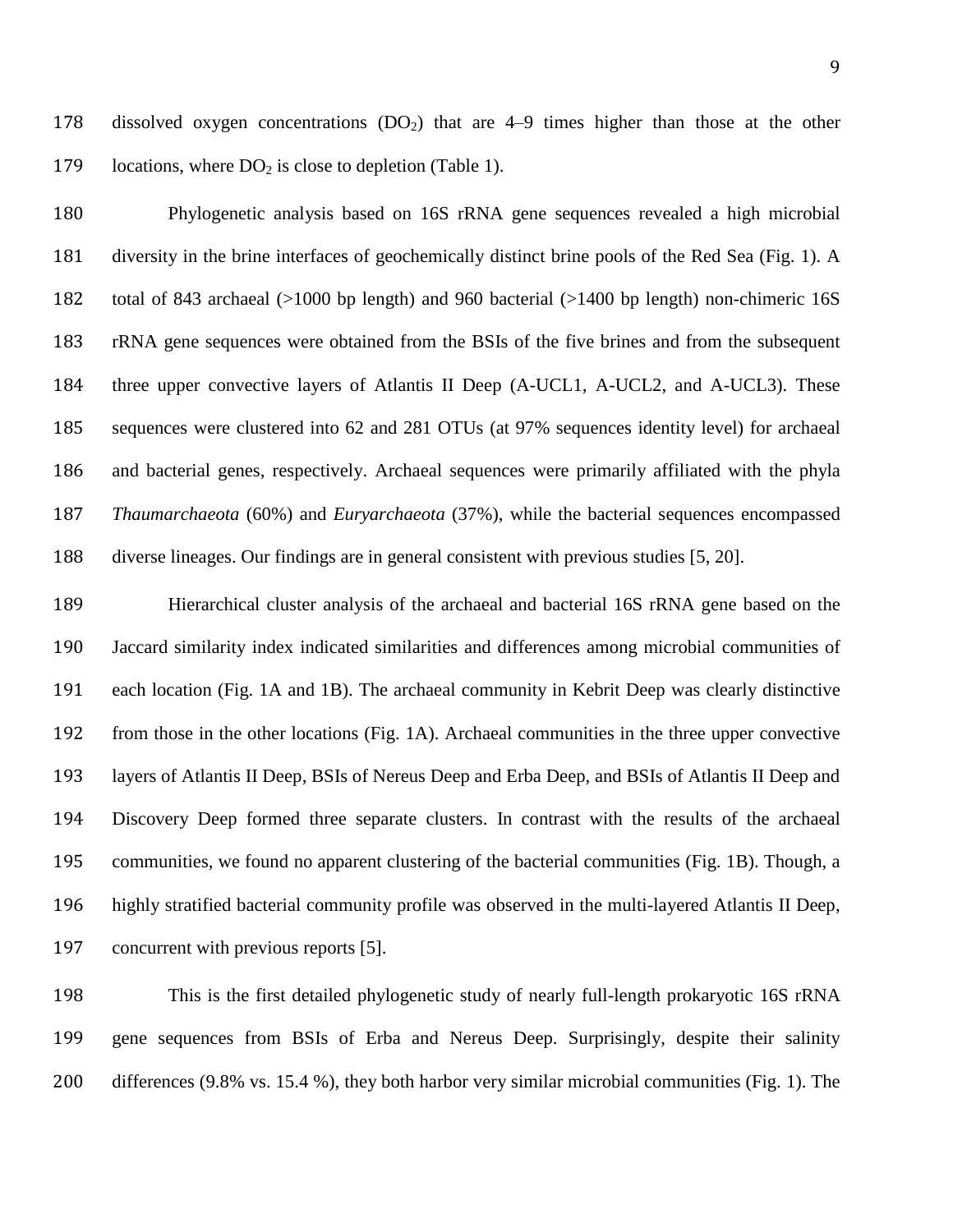primary archaeal taxon was Marine Group I *Thaumarchaeota* (77%), while members of the class *Deltaproteobacteria* dominated their bacterial clone libraries (35.5% in Erba, and 27.9% in Nereus). In general, the microbial community compositions based on clone libraries were consistent with previous findings using an amplicon sequencing approach [\[20\]](#page-24-3). Additionally, six bacterial OTUs accounting for ~8% of all sequences were present in both brine pools, and are affiliated mostly with sulfate-reducing or sulfur-oxidizing taxa (e.g., *Deltaproteobacteria* and SAR324; Table S1).

# *3.2. Detailed analysis of archaeal communities*

 Both *Thaumarchaeota* and *Thermoplasmata* were ubiquitous in all five brine-seawater interfaces (BSI) and the three upper convective layers of Atlantis II Deep (A-UCL1, A-UCL2, and A-UCL3). This suggests that they are important components of deep-sea brine environments, and presumably possess adaptations to thrive in these gradient environments. *Thaumarchaeota* was the predominant group in archaeal clone libraries of all the five BSI samples (73–87%). The archaeal community composition in the Atlantis II BSI was different from the communities found in the subsequent convective layers. Clone libraries showed that the most abundant members in those convective layers belonged to the class *Thermoplasmata* (46-81%). Class *Methanomicrobia-*related sequences were also present (six out of eight sampled locations), but constituted only a small proportion of the archaeal communities (2.5%–11.4%; Fig. 1A). Additionally, a variety of archaeal lineages were found in the investigated Red Sea brine pool BSIs, albeit at low abundances, such as *Archaeoglobi*, *Halobacteria*, Marine Benthic Group A and D, Marine Group III, MSP41, CCA47 cluster and VC2.1 Arc6, Terrestrial Miscellaneous Group, SM1K20 group, South African Goldmine Euryarchaeotal Group (SAGMEG), Deep-Sea Euryarchaeotic Group, Miscellaneous Euryarchaeotic Group (MEG) and Terrestrial Hot Spring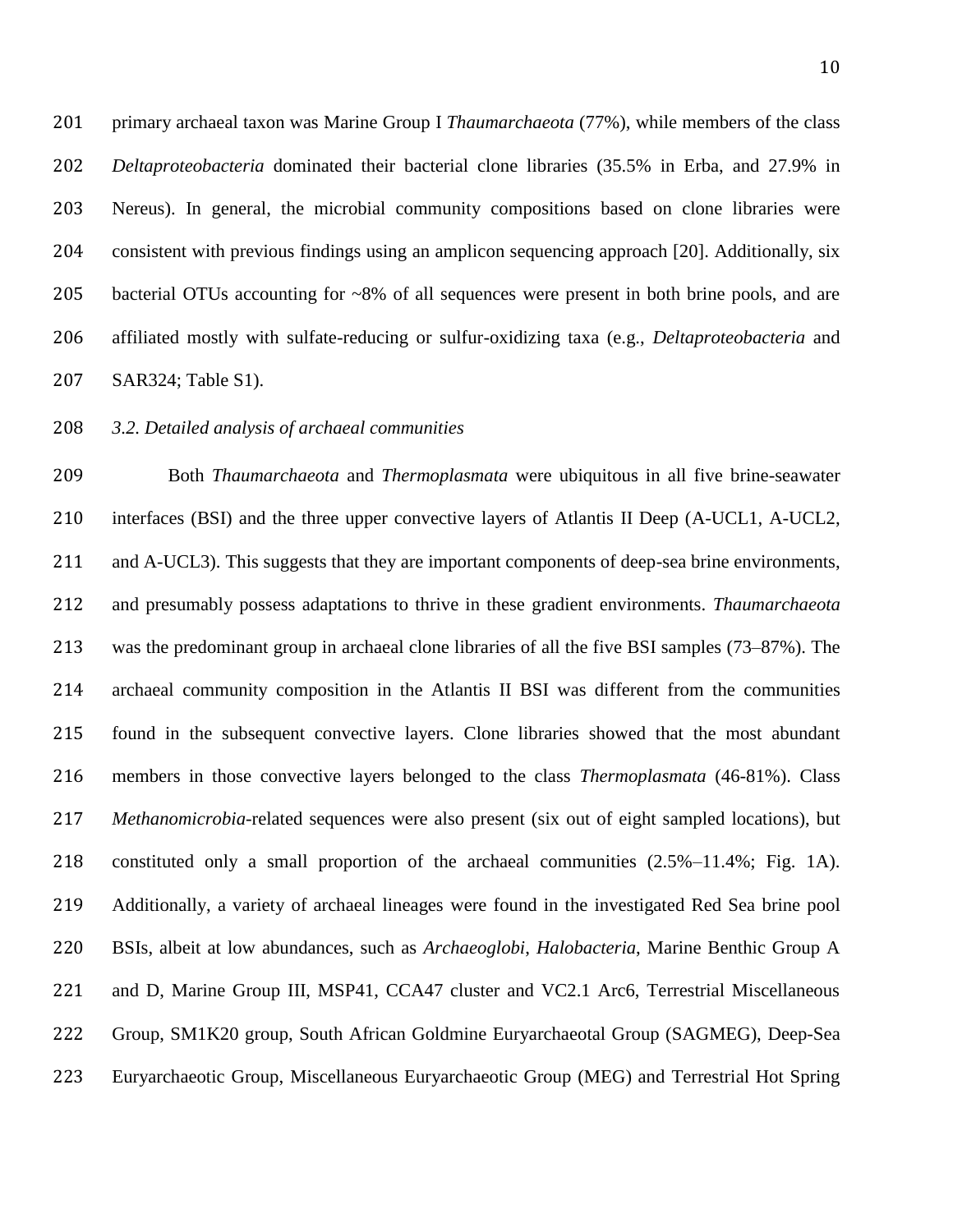Crenarchaeotic Group (THSCG) (Supplementary Figure S2). Many of the phylogenetic lineages of Archaea retrieved in this study are uncultured at present. A few of these lineages have been previously detected from the sediment samples of Atlantis II Deep and Discovery Deep of the Red Sea in a pyrosequencing approach using 16S rRNA genes [\[18\]](#page-24-1).

 Although we cannot rule out the possibility of reporting DNA sequences of non- metabolically active cells due to long-term preservation of DNA and cells in the deep-sea hypersaline environments, our recently published results [\[20\]](#page-24-3) have shown that most of the thaumarchaeal sequences retrieved from the exact same sampled locations (BSIs) belonged to a Marine Group I phylotype that is absent in the overlaying water column. Still, this might not apply to all retrieved sequences. The cultivated species in the phylum *Thaumarchaeota* are autotrophic ammonia-oxidizing archaea [\[41\]](#page-27-4), but a mixotrophic lifestyle in the dark ocean has also been suggested [\[42\]](#page-27-5). Considering their abundance and the halotolerant genomic features of thaumarchaeal single-cells from BSIs of Red Sea brines [\[20\]](#page-24-3), we reconfirm previous findings that the BSI populations might play significant roles in the nitrogen and carbon cycles in the deep-sea brine interfaces with special adaptation to the hypersaline environments.

 Detected members of the *Thermoplasmata* were mostly associated with the Candidate division MSBL1 (or Mediterranean Sea Brine Lakes Group 1) and MBGE (Marine Benthic Group E). Considerable proportions (5%–37%) of sequences related to MSBL1 were found in most clone libraries (six out of eight). In the Mediterranean DHABs, MSBL1 communities were commonly found in the lower interfaces and in the brines, and they have been assumed to be methanogenic due to a positive correlation between their abundances and the *in situ* methane concentrations [\[16,](#page-24-6) [43\]](#page-27-6).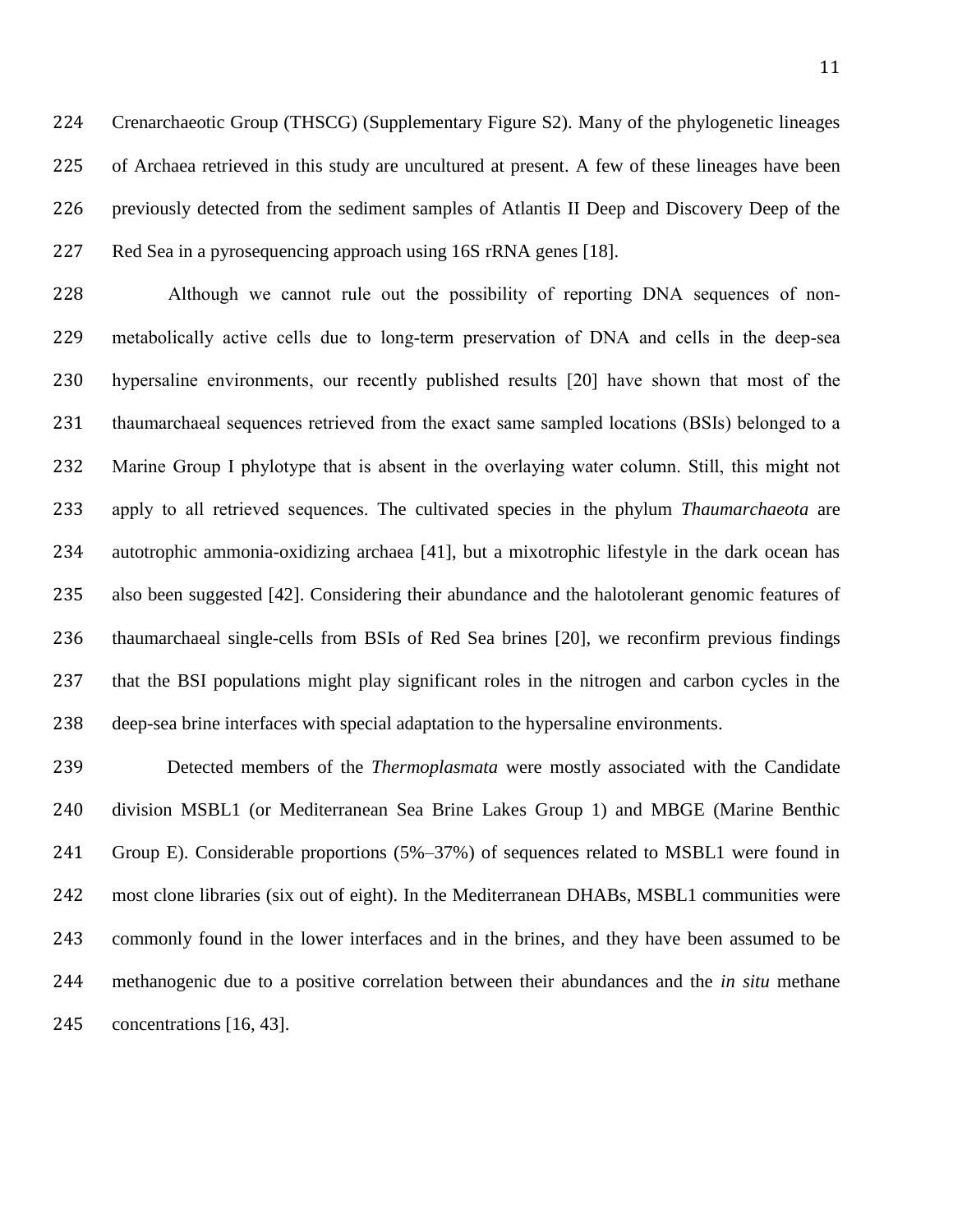MBGE sequences were more abundant in the clone libraries of the upper convective layers of Atlantis II Deep than in other samples. This is consistent with previous reports 248 indicating that they frequently occur at locations with higher temperatures (50  $^{\circ}$ C – 63  $^{\circ}$ C), correlating with the high G+C content of their 16S rRNA gene sequences [\[44\]](#page-28-0). They were often retrieved from deep-sea sediment, hydrothermal environments, chimney samples [\[45\]](#page-28-1), and iron- rich habitats [\[46\]](#page-28-2). Therefore, we speculate that their increased abundance in the upper convective 252 layers of Atlantis II is related to the increased temperature  $(52 – 65 °C)$  and iron concentration 253 (24.5–70.5  $\mu$ M). As no members of the MBGE clade and MSBL1 clade have been cultivated so far, their physiology and ecological roles in hypersaline deep-sea environments require future investigation.

# *3.3. Detailed analysis of bacterial communities*

 A wide diversity of Bacteria was observed in the BSIs of Atlantis II, Discovery, Kebrit, Nereus, and Erba Deep, corroborating previous reports on the microbial communities in the Red Sea brine pools [\[5,](#page-22-6) [6,](#page-22-4) [12\]](#page-23-4). The majority of bacterial 16S rRNA sequences were affiliated with *Proteobacteria* (relative abundance 37.5–89.4%), *Bacteroidetes* (0.8–13.2%), *Deferribacteres*  (0.8–13.9%), and *Chloroflexi* (1.1–4.2%) (Fig. 1B). The remaining bacterial sequences belong to uncultured bacterial groups with unknown physiology such as Candidate division KB1, MSBL 2, and ST12-K34 (Fig S3). These uncultivated groups were previously reported from hypersaline brines in the Red Sea and DHABs in the Mediterranean Sea [\[6,](#page-22-4) [12,](#page-23-4) [43\]](#page-27-6).

 *Deltaproteobacteria* was the predominant bacterial class in the BSIs of colder brines such as Kebrit, Erba, and Nereus Deep (Fig. 1B). The high abundance of *Deltaproteobacteria* in the BSIs of these three brines is consistent with previous studies from the Mediterranean DHABs [\[4,](#page-22-3) [40\]](#page-27-3). This group is also one of the most prominent metabolically active microbial groups thriving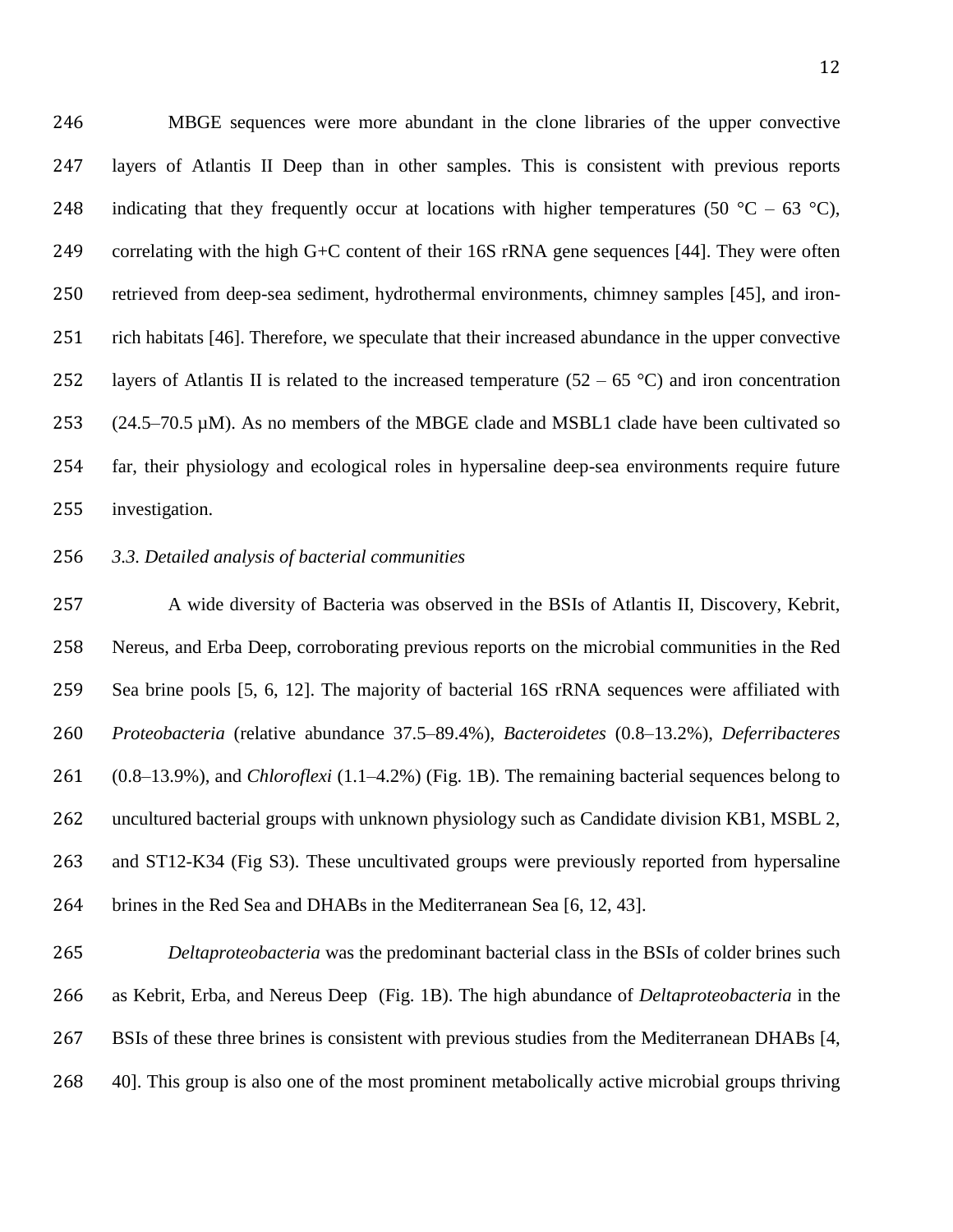269 in the chemocline of MgCl<sub>2</sub>-rich Discovery Basin [\[47\]](#page-28-3), hypersaline Lake Kryos [\[39\]](#page-27-2), and hydrothermal mud fluids of Urania DHAB, Mediterranean Sea [\[48\]](#page-28-4). These findings affirm the argument that sulfate reduction is one of the main metabolic processes occurring in the chemoclines of brine pools, which might be primarily performed by members of the *Deltaproteobacteria* [\[4,](#page-22-3) [19\]](#page-24-2).

 On the contrary, *Deltaproteobacteria* were less abundant in the clone libraries of the hot brines such as Discovery and Atlantis II Deep. The bacterial clone libraries of Atlantis II Deep shifted from being dominated by *Nitrospinae*-like bacteria in the BSI to being dominated by *Gammaproteobacteria* in the convective layers underneath (Fig. 1B). Similar patterns of gradually changing microbial communities were observed in a previous study based using pyrosequencing of the 16S rRNA genes in these two locations [\[5\]](#page-22-6). According to the same study, the combination of high temperature and salinity was presumed to shape the communities in both brines.

 The majority of the OTUs in the class *Deltaproteobacteria* fell into four orders: *Desulfobacterales*, *Desulfurellales*, *Desulfovibrionales*, and *Syntrophobacterales* (Fig. 2). The remaining OTUs were assigned into four lineages with no cultured representatives, namely 10bav-F6, DTB120, *Candidatus* Entotheonella, and SAR 324. A large fraction of *Deltaproteobacteria* (around 33.3%) in A-UCL1 could not be classified to any known family, based on the ARB-SILVA SSU 115 database.

 Certain bacterial groups seemed specifically adapted to high salinities. For instance, the bacterial community of the deepest convective layer of Atlantis II (A-UCL3) was dominated by Candidate division KB1, a group with no cultured representatives. This group branches between the *Aquificales* and the *Thermotogales*, and is restricted to hypersaline conditions [\[49\]](#page-28-5). Members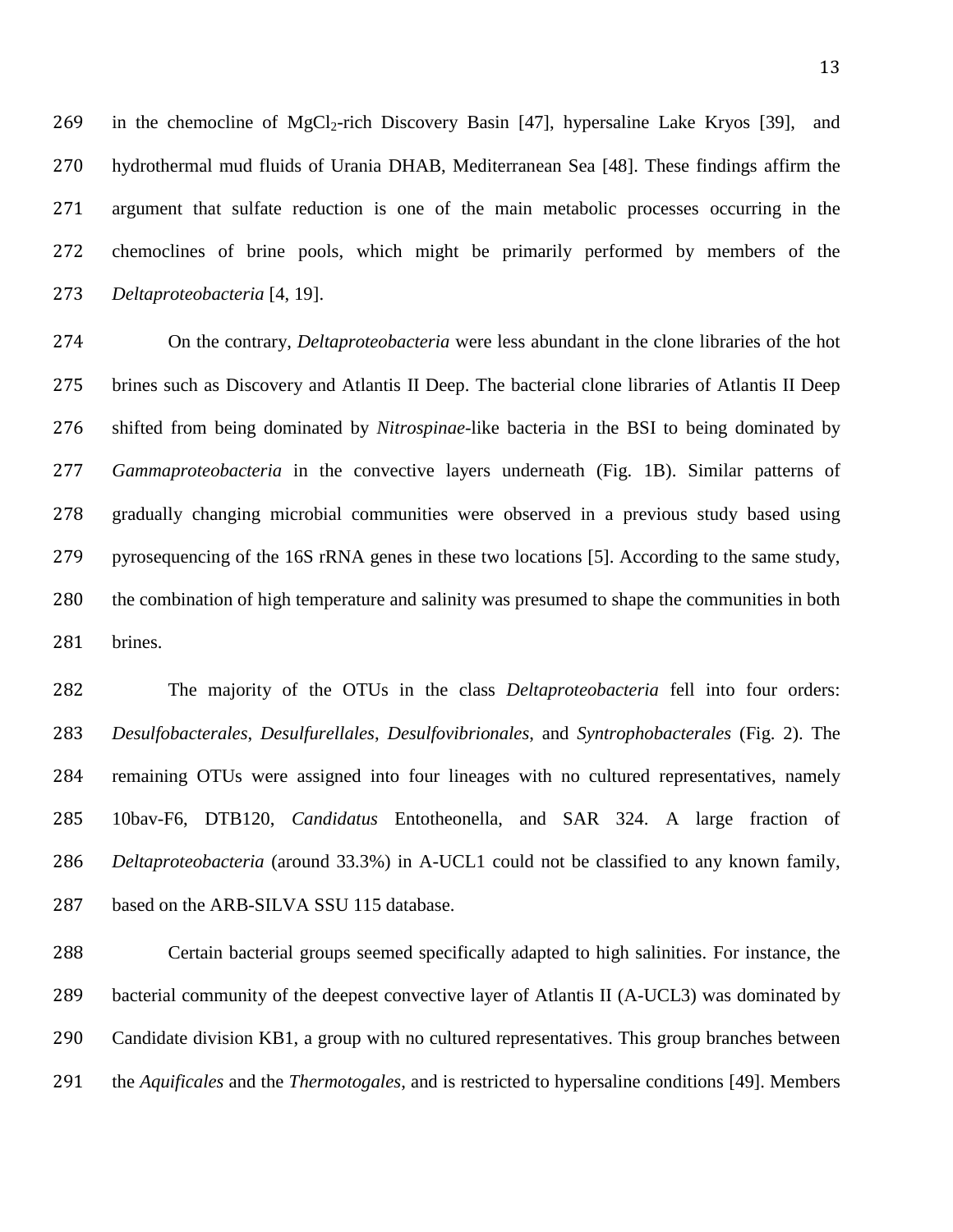of KB1 were initially retrieved from sediments in Kebrit Deep [\[12\]](#page-23-4) and later obtained in enrichments of BSI with high salinities obtained from Lake Medee, the Mediterranean Sea [\[43\]](#page-27-6). In this study, Candidate division KB1 was detected in interfaces with higher salinity such as A- UCL3, Di, and Ki (Fig. S3). The metabolic preferences of Candidate division KB1 remain unsolved although they seem to partially rely on reductive cleavage of the osmoprotectant glycine betaine, resulting in the formation of trimethylamine (TMA) and acetate [\[43\]](#page-27-6).

*3.4.* Molecular diversity of *mcrA* genes

 Up to now, all described methanogenic archaea fall into the seven orders in the phylum *Euryarchaeota*: *Methanococcales*, *Methanopyrales*, *Methanobacteriales*, *Methanosarcinales*, *Methanomicrobiales*, *Methanocellales,* and the recently proposed 7th order, *Methanomassiliicoccales* [\[50\]](#page-28-6). The reduction of CO2, the fermentation of acetate, and the dismutation of methanol or methylamines encompass the three major methanogenic pathways [\[51\]](#page-29-0). Although methanogens play an important role in the global carbon cycling in various environments, very little is known about the methanogenic players in the Red Sea brine pools*.* Methyl-coenzyme M reductase is unique to methanogens and catalyzes the last step in methane formation. Genes encoding the α subunit of this enzyme (*mcrA*) have been employed as a specific marker to detect and differentiate methanogenic and anaerobic methanotrophic communities [\[52\]](#page-29-1).

 Figure 3 summarizes the diversity and phylogenetic analysis based on 199 *mcrA* gene sequences retrieved from the upper convective layers of Atlantis II Deep and the BSIs of Erba and Kebrit Deep. These *mcrA gene* sequences clustered into four OTUs at a 6% amino acid sequence distance cutoff. Two *mcrA* OTUs (OTU1 and OTU2, representing ~99% of the retrieved *mcrA* sequences) grouped together with cultured species of the genera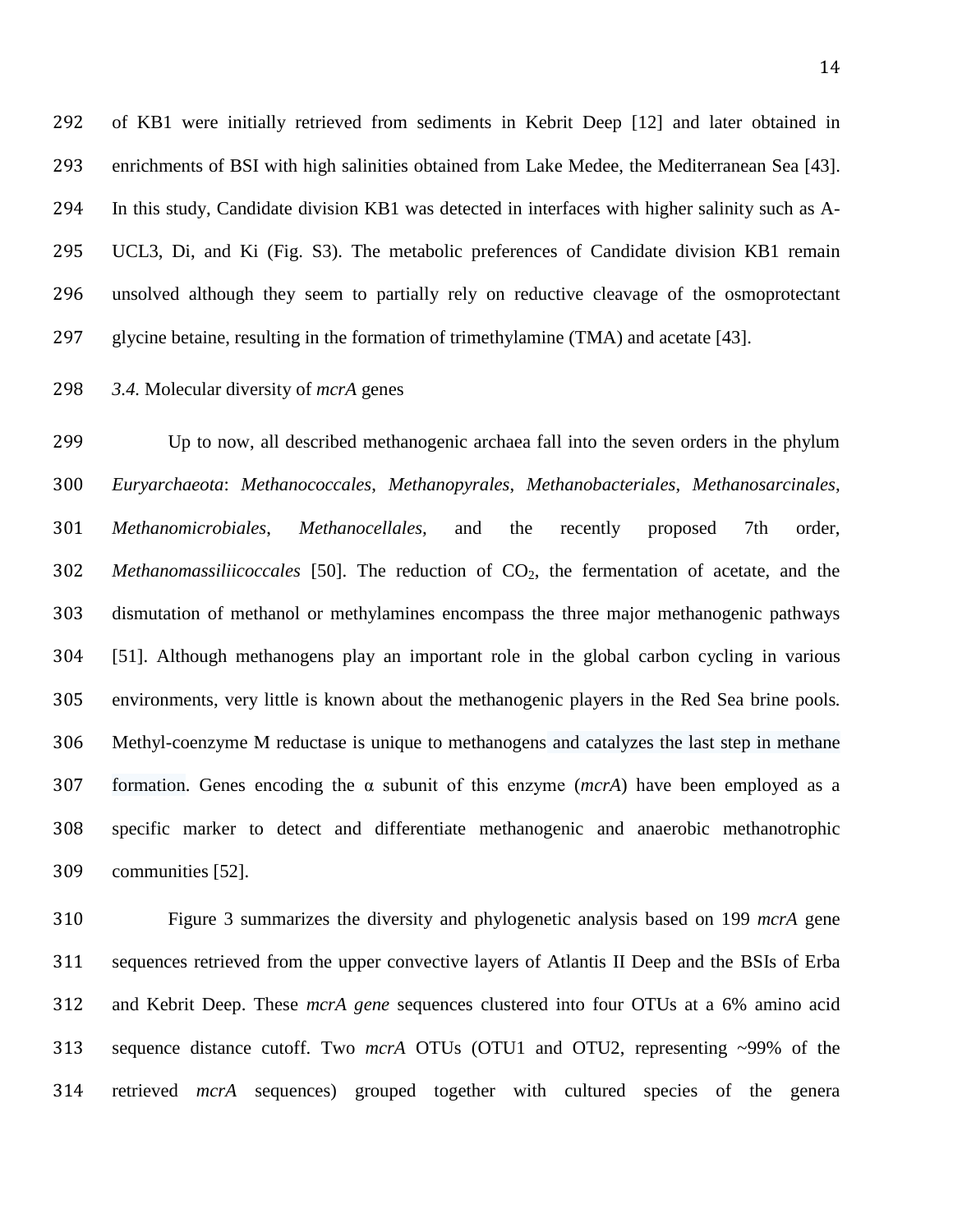*Methanohalophilus* and *Methanococcoides,* along with clones from various hypersaline environments including the deep-sea hypersaline Lake Thetis [\[16\]](#page-24-6), Lake Medee [\[43\]](#page-27-6), Discovery Basin in the Mediterranean Sea [\[47\]](#page-28-3), and Discovery Deep in the Red Sea [\[17\]](#page-24-5). The cultivated representatives of these genera utilize methylated compounds as methanogenic substrates and can produce methane in media with salinities of up to 4M NaCl [\[53\]](#page-29-2). This implies that the dismutation of methanol and methylamines is potentially the main methanogenic pathway in diverse hypersaline deep-sea basins. Previous studies have suggested that both methanogenesis and sulfate reduction are major energy-generating processes in the deep-sea hypersaline environment [\[4,](#page-22-3) [8\]](#page-23-0). However, members of methanogens are in competition with sulfate-reducing 324 bacteria for their mutual substrates  $(H_2 \text{ and } \text{acetate})$ . They are also more negatively affected by 325 increased redox potential (e.g. the increase in  $DO<sub>2</sub>$ ) and by the availability of other terminal electron acceptors (e.g., nitrate, iron, and sulfate); these conditions do exist in the brine pools. Thus, hydrogenotrophic or acetoclastic methanogens tend to be less common in hypersaline environments due to thermodynamic constraints [\[54\]](#page-29-3). Instead, methanogens in hypersaline habitats are thought to be restricted to non-competitive substrates such as methylated amines, which occur as derivatives of compatible solutes [\[55\]](#page-29-4). Our results are consistent with this notion.

 The remaining two rare OTUs were present only in Kebrit BSI clone library. OTU3 grouped with a previously unidentified cluster formed by clones recovered from rice field soil [\[56\]](#page-29-5) and could not be assigned to any of the known methanogens. Interestingly, we found that OTU3 is related to *Candidatus* 'Methanoperedens nitroreducens' (78% similarity) and thus could represent an anaerobic methane-oxidizing microorganism. OTU4 clustered with cultivable species of *Methanomassiliicoccales* [\[50\]](#page-28-6), but with low amino acid sequences similarities (63%– 79%) [\[57\]](#page-29-6). *Methanomassiliicoccales* are rarely associated with deep-sea hypersaline locations,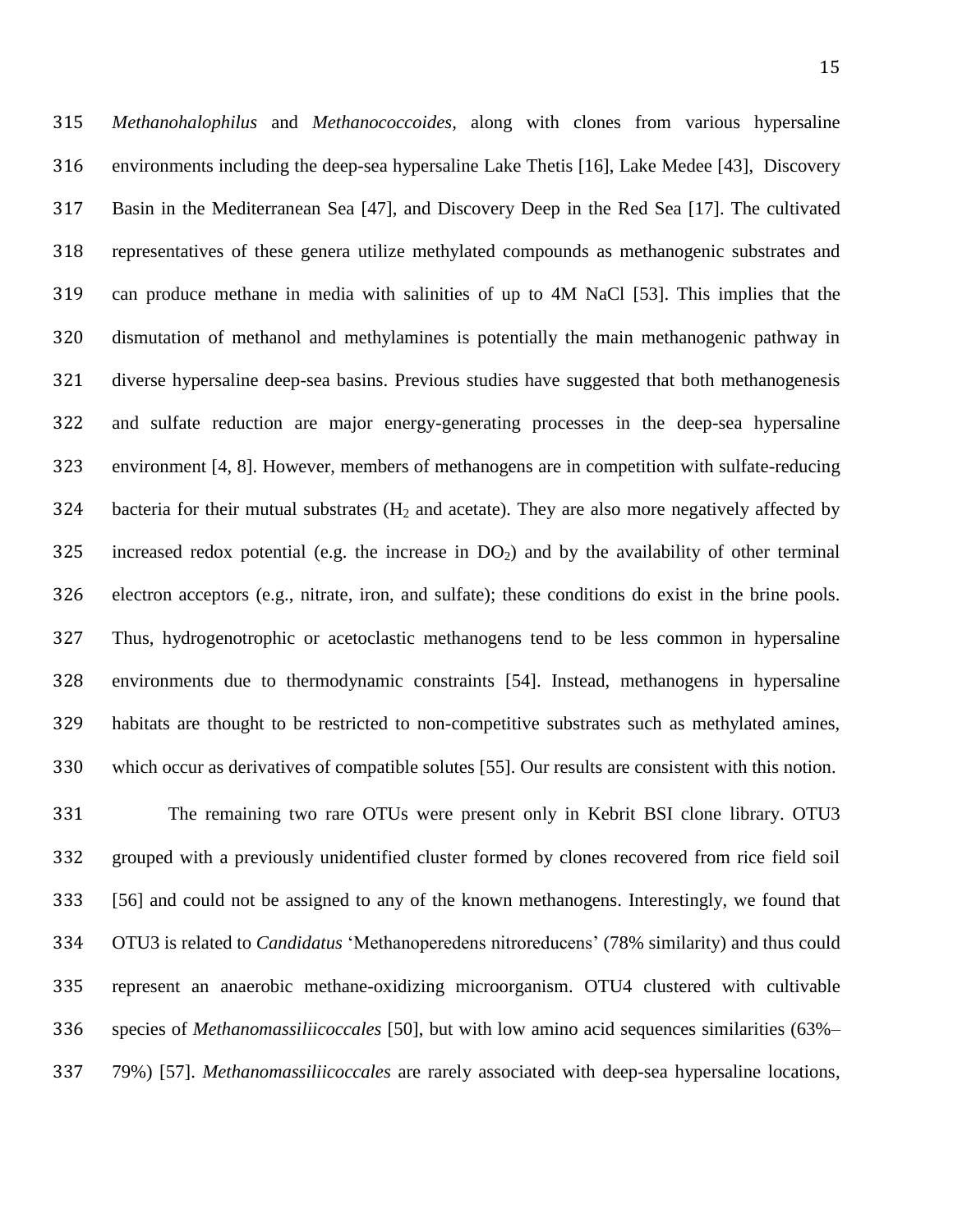and to our best knowledge, this is the first report of this phylotype from Red Sea brine pools, after their detection from Lake Kyros in the Mediterranean Sea [\[39\]](#page-27-2). Previously reported sequences associated with this order stemmed from various environments such as rumen, feces, hindguts, sludge, rice field soil, sediments, and anaerobic digesters. To date, *Methanomassiliicoccus luminyensis* is the only described species in this order [\[58\]](#page-29-7). Based on the physiology and the genome content of this isolate, this new order utilizes an H<sub>2</sub>-dependent methylotrophic pathway for methanogenesis.

 High concentrations of methane gas seem to be a common trait of most DHABs that have been studied to-date, including those studied here (Table 1). However, the link between these geochemical data and the major methane-producing taxa in such locations is still obscure. Our study showed a low diversity of methanogens in our samples and a distribution seemingly restricted to certain layers. Several previous studies have hypothesized that members of the Candidate division MSBL1 could be the enigmatic methanogens in brine pools, given their numerical predominance among Archaea and occurrence in methane-containing layers [\[4,](#page-22-3) [43\]](#page-27-6). So far, however, there is no conclusive evidence to support this hypothesis based on the following observations. In this study, we retrieved abundant MSBL1-related 16S rRNA genes from multiple samples, but except for a single phylotype from Kebrit BSI, no novel clusters of *mcrA* genes were detected. Thus, we assume that the Candidate division MSBL1 does not possess *mcrA* genes. Still, our study does not conclusively rule out the possibility that novel *mcrA* genes have been missed due to primer bias or undersampling of the present clone libraries. Additionally, the fact that the abundance of MSBL1 16S rRNA genes seems to be correlated with locations that possess high methane concentrations might be misleading, as the methane could either be produced abiotically [\[59\]](#page-30-0) or biotically in deeper layers of the brine pool.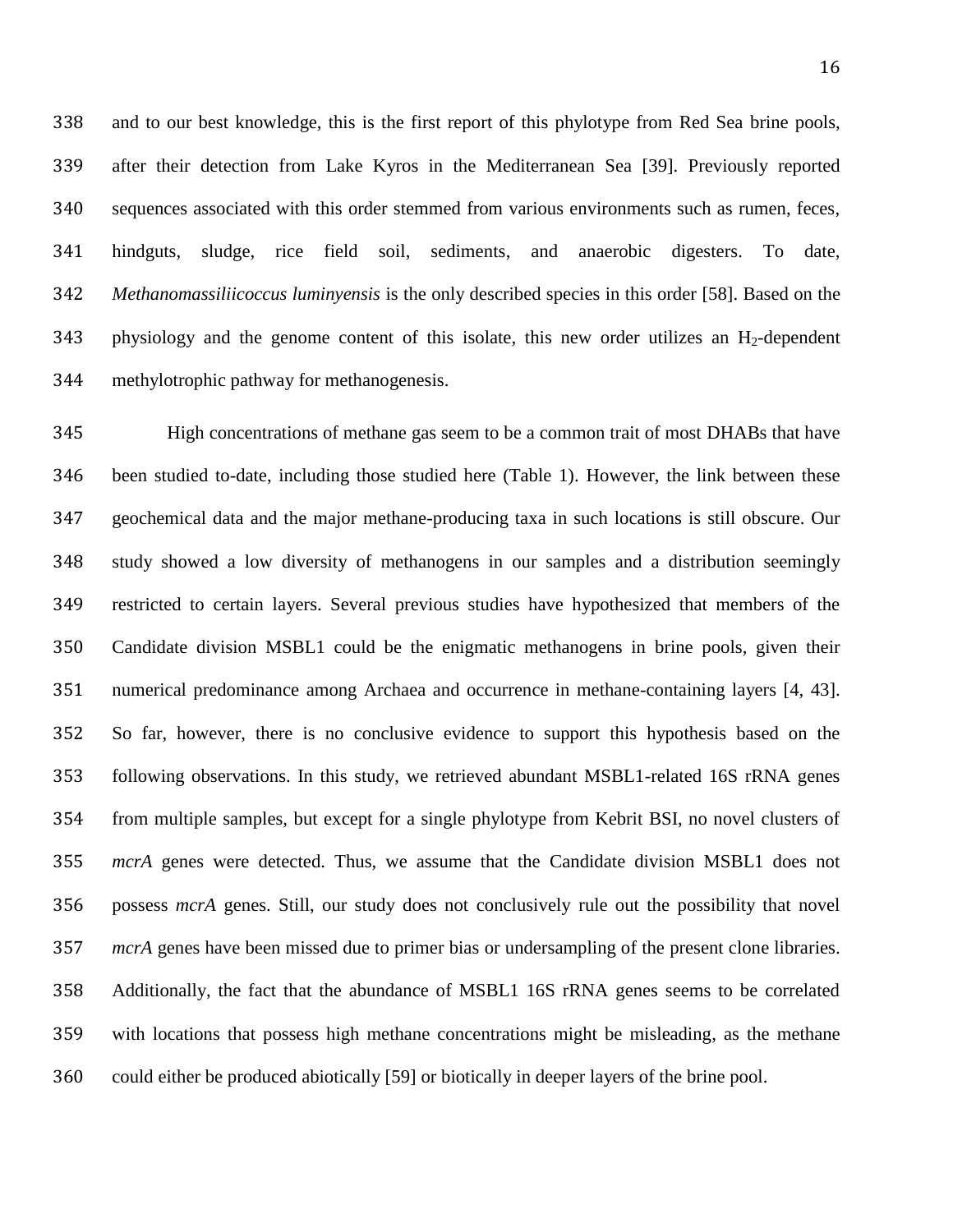Sulfate-reducing prokaryotes are a phylogenetically diverse group of anaerobes, with the majority of them belonging to the *Deltaproteobacteria* [\[60\]](#page-30-1). To yield energy, this group oxidizes hydrogen or small organic compounds and reduces sulfate to sulfide. The dissimilatory sulfite reductase (*dsr*), which contains two subunits (*dsrA* and *dsrB*), is the key enzyme in this process and is widely used as molecular marker to study the diversity of sulfate-reducing communities [\[61\]](#page-30-2).

 In the present study, *dsrA* clone libraries consisting of 220 sequences were constructed from the interfaces of five different brine pools in the Red Sea (Table 1). The *dsrA* gene sequences were clustered into 27 OTUs with a 6 % distance cutoff (Table S2). This is the first report on the diversity of sulfate-reducing bacteria (SRB) communities inhabiting the Red Sea brine pools. Phylogenetic analysis based on deduced amino acid sequences of *dsrA* clones revealed a high diversity of sulfate-reducing communities throughout the BSIs. Compared with the other brines in Mediterranean Sea [\[39\]](#page-27-2), the Red Sea brine pools seem to possess a relatively higher diversity of SRB.

 The majority of *dsrA* gene sequences in Erba Deep, Kebrit Deep, and Nereus Deep were affiliated with *Desulfohalobiaceae* and the members of *Desulfobacteraceae* such as *Desulfatiglans, Desulfosalsimonas*, *Desulfobacterium,* and *Desulfobacula* (Fig. 4). In contrast, in the warmer brines of Atlantis II and Discovery Deep, most of the OTUs formed distinct phylogenetic lineages clustering together with environmental sequences (Fig. 4). This result indicated a different composition of sulfate-reducing communities for each geochemically distinct brine pool. In addition, the diversity of sulfate-reducing communities based on *dsrA*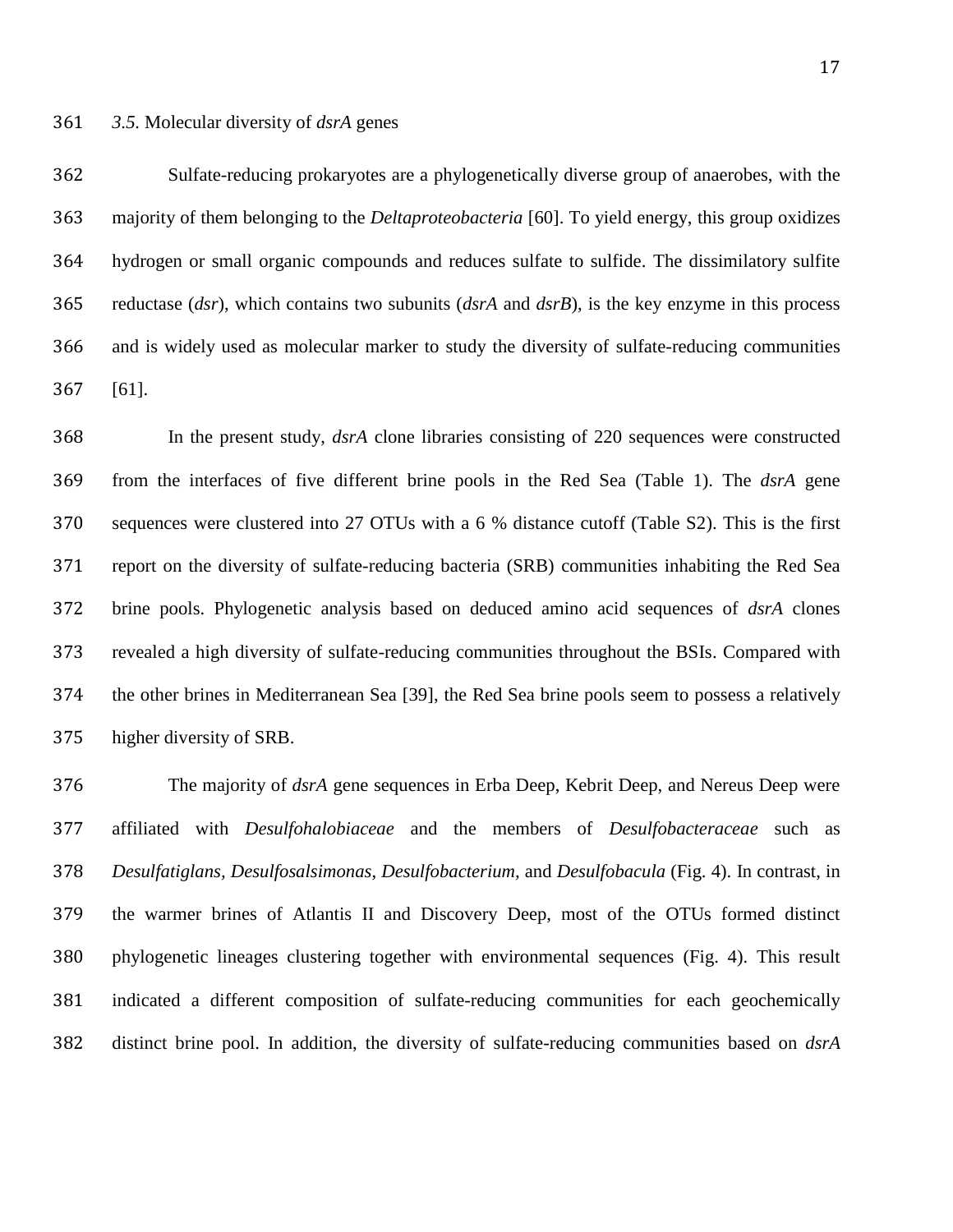genes is in good agreement with the presence of sequences related to the members of *Desulfobacteraceae* and *Desulfohalobiaceae* in the 16S rRNA gene data (Fig. 2).

 As shown in Figure 4, six different phylogenetic clades of *dsrA* gene sequences were found in the brine-seawater interfaces of the Red Sea brine pools. In Clade BSI I, two OTUs from Kebrit Deep BSI with a relative abundance of more than 30% were affiliated with genus *Desulfobacula.* They formed clusters with the *dsrA* clones from the interface of L'Atalante Deep and Lake Kryos in the Mediterranean Sea, suggesting that the sulfate-reducing groups in these environments are specifically adapted to the conditions in the BSIs [\[14,](#page-23-6) [47\]](#page-28-3). In Clade BSI II, an OTU from Erba and one from Kebrit Deep BSI were affiliated with *Desulfosalsimonas propionicica*, a species of the *Desulfobacteraceae*. The sequences from Kebrit Deep in this clade were closely related to a clone obtained from the lower BSI of Lake Kryos [\[39\]](#page-27-2). The predominance of *Desulfobacteraceae* in the BSI of different brine pools might be explained by their wide range in nutritional diversity, oxygen tolerance, and metabolic plasticity [\[62\]](#page-30-3).

 Clade BSI III is constituted of an OTU recovered from Kebrit Deep BSI (18.2% salinity) that was distantly related to two isolated halophilic SRB species, *Desulfohalobium retbaense*  [\[63\]](#page-30-4) and *Desulfohalobium utahense* (both growing at salinities of up to 24%) [\[64\]](#page-30-5). This OTU was only present in Kebrit Deep, suggesting a preference for higher salinity environments. This finding is in a good agreement with previous analyses of *dsrAB* mRNA in the Discovery Basin of the Mediterranean Sea, which revealed that *Desulfohalobiaceae* dominated in the saltier section 402 of the interface (from 1.60 up to 2.23 M MgCl<sub>2</sub>) [\[47\]](#page-28-3).

 The OTUs in Clade BSI IV were widely distributed in the Red Sea brine pools (Fig. 4, Table S2), especially in the ecosystems with higher sulfate concentration (Table 1). They were related to *Desulfatiglans anilini,* a sulfate-reducing bacterium that is capable of degrading a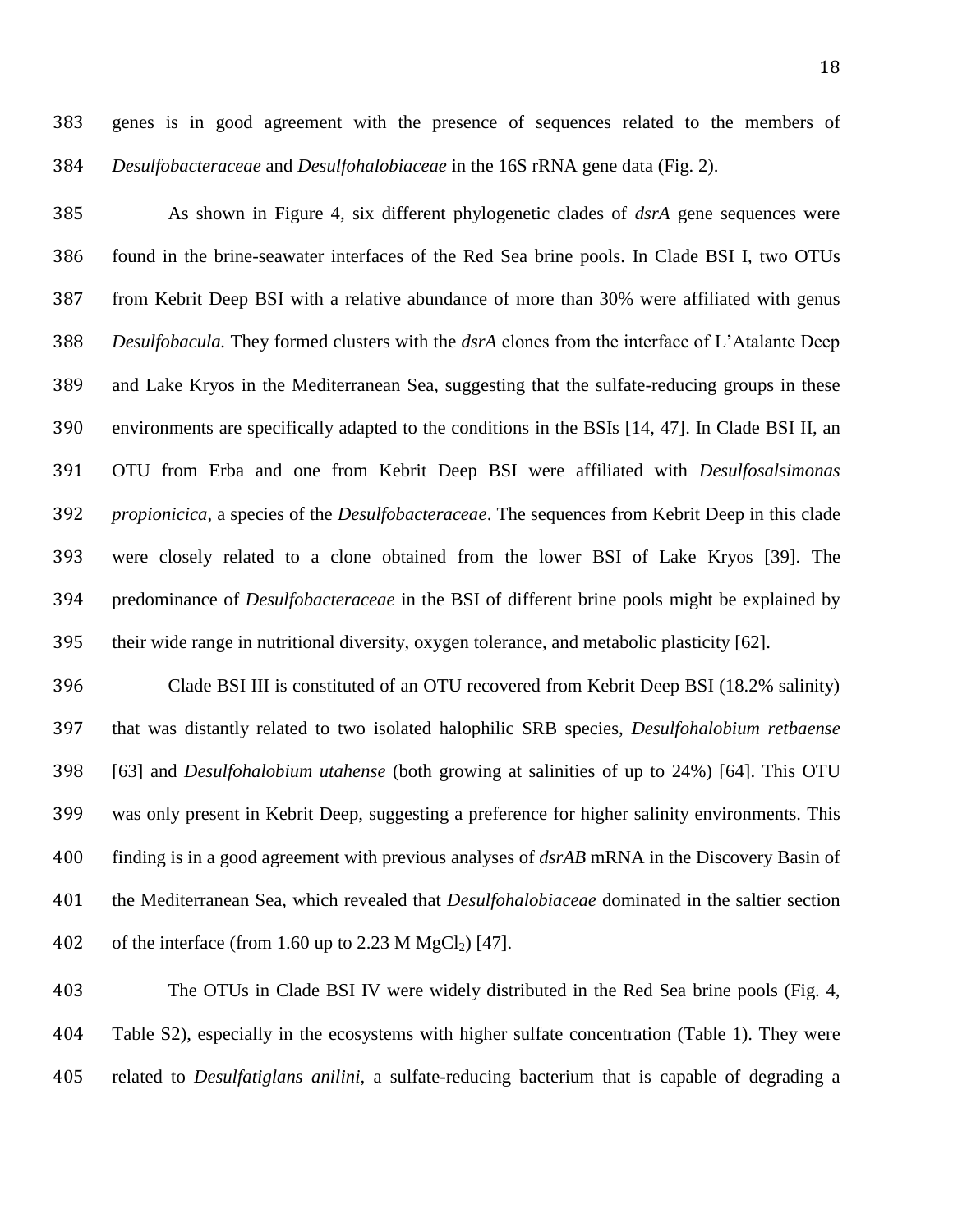variety of aromatic compounds including phenol [\[65\]](#page-30-6). Almost all halophilic and halotolerant strains of SRB isolated so far are incomplete oxidizers, which oxidize organic substrates to acetate [\[66\]](#page-31-0). Interestingly, sequences related to these groups are also found in Kebrit Deep (salinity 18%) and formed a cluster with a clone from the brine of L'Atalante Deep (salinity 27%), which exceeds the maximum salt limit predicted for complete oxidizers (approximately 13%) [\[67\]](#page-31-1).

 In Clade BSI V (Fig. 4), *dsrA* gene sequences from Erba and Nereus Deep were distantly related to *Thermodesulfatator atlanticus*, a chemolithoautotrophic SRB species within the family *Thermodesulfobacteriaceae* that was isolated from a hydrothermal vent [\[68\]](#page-31-2). Some of the OTUs in the hot brines Atlantis II and Discovery Deep formed three deeply branching evolutionary lineages (Clade BSI VI) that were different from any isolated sulfate-reducing bacteria (Fig. 4). As there are no cultivated representatives, the metabolism and physiology of this clade remains obscure. However, phylogenetic analysis indicates that they are related to organisms retrieved from similar environments in the Mediterranean Sea [\[14\]](#page-23-6), implying that these phylotypes are specifically adapted to the DHABs. Considering the high abundance of deeply branching sequences in the Clade BSI VI (Fig. 4), we assume that the interfaces of the Atlantis II and Discovery Deep harbor specific sulfate-reducing communities that are quite different to known SRB.

 In conclusion, the bacterial communities were very diverse and, based on 16S rRNA gene copy numbers, dominated over archaea in the majority of our samples. In the multi-layered Atlantis II Deep, archaeal and bacterial communities were stratified. Marine Group I *Thaumarchaeota*, MBGE and Candidate division MSBL1 *Thermoplasmata,* halophilic methanogens, and members of class *Deltaproteobacteria* were the most common microbial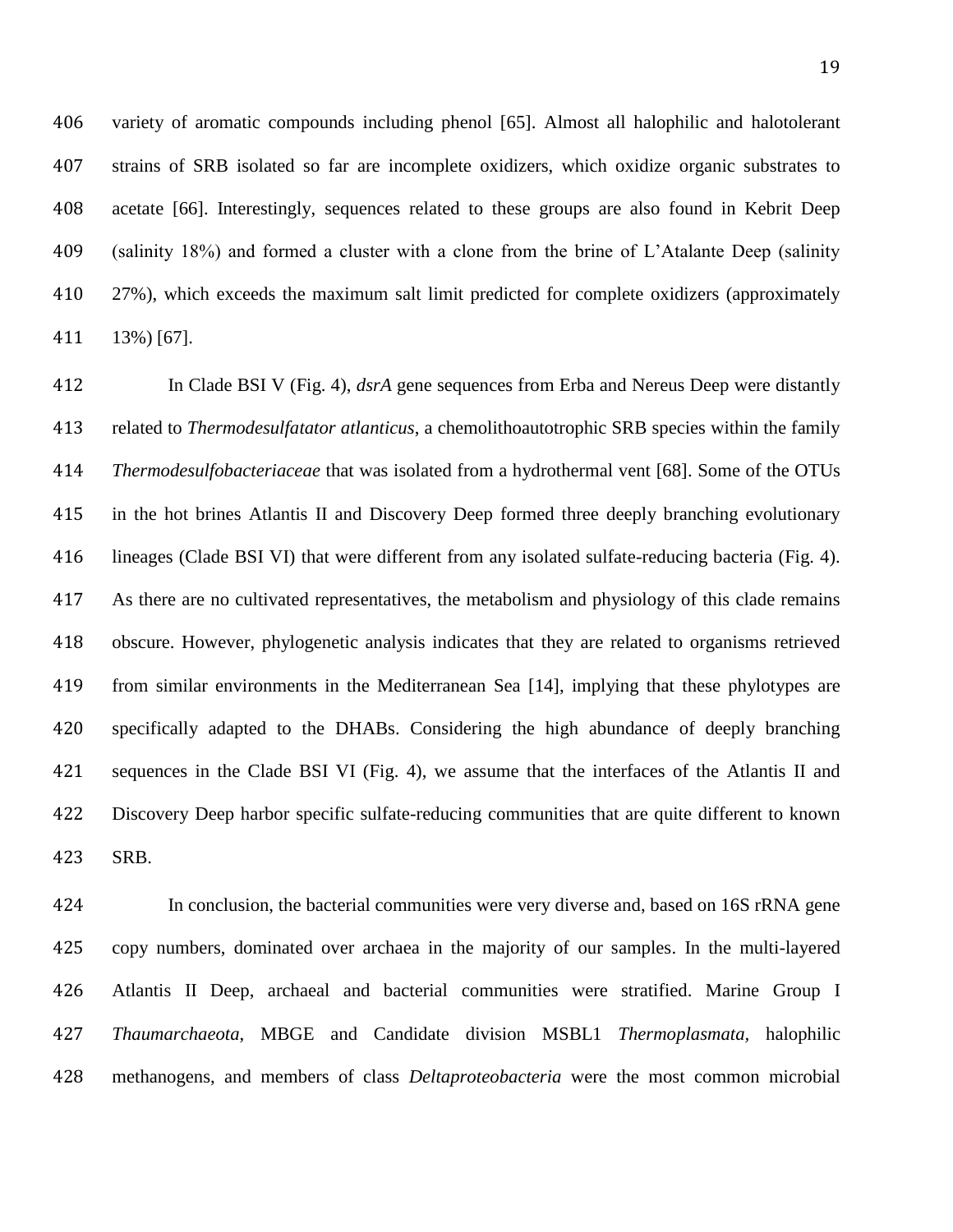groups associated with the chemoclines of the Red Sea brine pools. Methanogens were restricted to a few taxa in all studied locations, reiterating the harshness of these habitats. The sulfate- reducing communities were collectively diverse based on *dsr*A gene sequences, with the majority of the OTUs in Erba, Kebrit, and Nereus Deep being affiliated with genus *Desulfatiglans*. Additionally, the high-temperature Atlantis II and Discovery Deep harbor deeply branched lineage of *dsrA* gene sequences, which suggest that novel lineages of SRB reside in these environments. In the broader sense, these findings provide more insights on the ubiquity of methanogenic archaea and sulfate-reducers in hypersaline habitats, and should increase the impetus for future cultivation-attempts of the novel halophilic microorganisms.

#### **Conflict of interest**

All authors declare no conflict of interest.

# **Acknowledgements**

 We thank the KAUST Red Sea 2011 Expedition team for providing the samples and the Coastal, Marine Resources Core Lab (CMRC) and Daniela Catania for their assistance in sampling. We also thank the Bioscience Core Lab Facility in KAUST for providing Sanger sequencing, and Prof. Mark Schmidt (GEOMAR) for help with geochemical analyses. We are thankful to Karie Holtermann, Francisco Acosta Espinosa, Camille Daniels, Guishan Zhang, and Craig Michell for helpful discussions. This study was funded by the SEDCO Research Excellence Award, the SABIC Career Development Chair, and the KAUST-Red Sea Research Center CCF to US.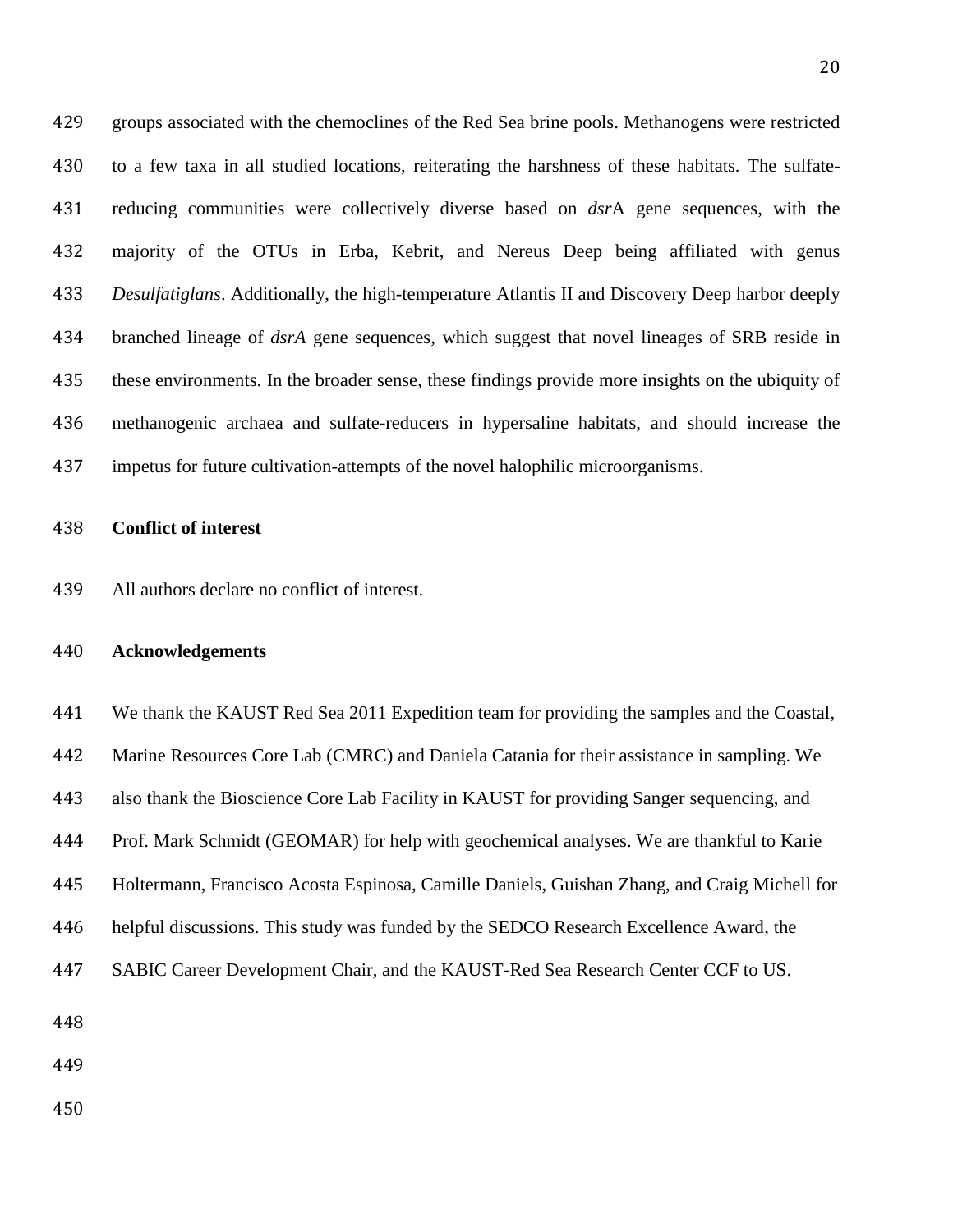# **References**

<span id="page-22-6"></span><span id="page-22-5"></span><span id="page-22-4"></span><span id="page-22-3"></span><span id="page-22-2"></span><span id="page-22-1"></span><span id="page-22-0"></span>

| 454<br>453 | [1] Antunes A, Ngugi DK, Stingl U. Microbiology of the Red Sea (and other) deep - sea anoxic    |
|------------|-------------------------------------------------------------------------------------------------|
| 454        | brine lakes. Environ Microbiol Rep 2011;3:416-33.                                               |
| 455        | [2] Backer H, Schoell M. New deeps with brines and metalliferous sediments in the Red Sea. Nat  |
| 456        | Phys Sci 1972;240:153-8.                                                                        |
| 457        | [3] Hartmann M, Scholten JC, Stoffers P, Wehner F. Hydrographic structure of brine-filled deeps |
| 458        | in the Red Sea - new results from the Shaban, Kebrit, Atlantis II, and Discovery Deep. Mar Geol |
| 459        | 1998;144:311-30.                                                                                |
|            |                                                                                                 |
| 460        | [4] Borin S, Brusetti L, Mapelli F, D'Auria G, Brusa T, Marzorati M, et al. Sulfur cycling and  |
| 461        | methanogenesis primarily drive microbial colonization of the highly sulfidic Urania deep        |
| 462        | hypersaline basin. Proc Nati Acad of Sci 2009;106:9151-6.                                       |
|            |                                                                                                 |
| 463        | [5] Bougouffa S, Yang JK, Lee OO, Wang Y, Batang Z, Al-Suwailem A, et al. Distinctive           |
| 464        | microbial community structure in highly stratified deep-sea brine water columns. Appl Environ   |
| 465        | Microbiol 2013;79:3425-37.                                                                      |
|            |                                                                                                 |
| 466        | [6] Eder W, Schmidt M, Koch M, Garbe-Schönberg D, Huber R. Prokaryotic phylogenetic             |
| 467        | diversity and corresponding geochemical data of the brine-seawater interface of the Shaban      |
| 468        | Deep, Red Sea. Environ Microbiol 2002;4:758-63.                                                 |
|            |                                                                                                 |
| 469        | [7] Larock PA, Lauer RD, Schwarz JR, Watanabe KK, Wiesenburg DA. Microbial biomass and          |
| 470        | activity distribution in an anoxic, hypersaline basin. Appl Environ Microbiol 1979;37:466-70.   |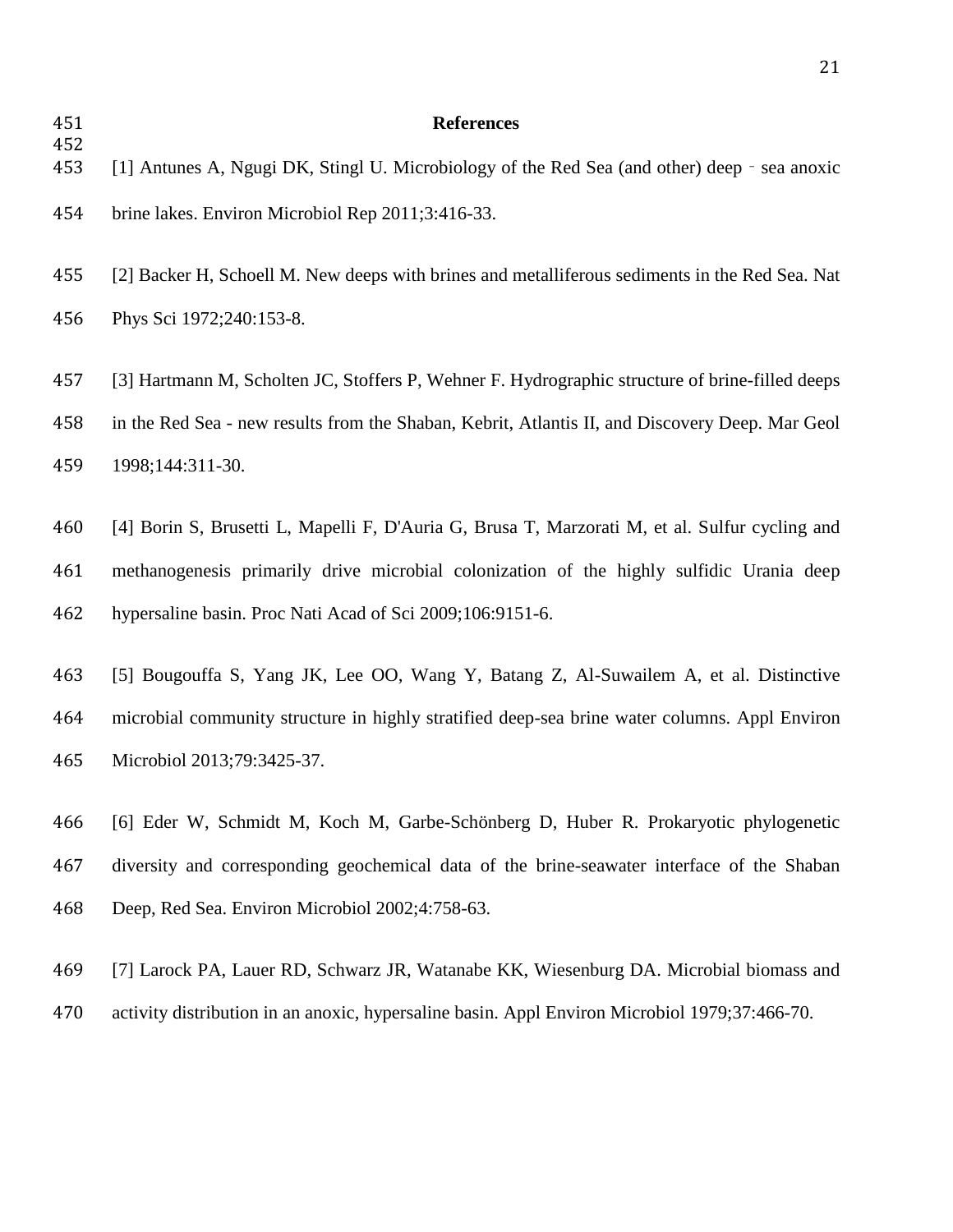<span id="page-23-0"></span> [8] Daffonchio D, Borin S, Brusa T, Brusetti L, van der Wielen PWJJ, Bolhuis H, et al. Stratified prokaryote network in the oxic–anoxic transition of a deep-sea halocline. Nature 2006;440:203- 7.

<span id="page-23-1"></span> [9] Sass AM, Sass H, Coolen MJ, Cypionka H, Overmann J. Microbial communities in the chemocline of a hypersaline deep-sea basin (Urania basin, Mediterranean Sea). Appl Environ Microbiol 2001;67:5392-402.

- <span id="page-23-2"></span>[10] Antunes A, Eder W, Fareleira P, Santos H, Huber R. *Salinisphaera shabanensis* gen. nov.,
- sp. nov., a novel, moderately halophilic bacterium from the brine-seawater interface of the
- Shaban Deep, Red Sea. Extremophiles 2003;7:29-34.
- <span id="page-23-3"></span> [11] Antunes A, Franca L, Rainey FA, Huber R, Nobre MF, Edwards KJ, et al. *Marinobacter salsuginis* sp. nov., isolated from the brine-seawater interface of the Shaban Deep, Red Sea. Int J Syst Evol Microbiol 2007;57:1035-40.
- <span id="page-23-4"></span> [12] Eder W, Jahnke LL, Schmidt M, Huber R. Microbial diversity of the brine-seawater interface of the Kebrit Deep, Red Sea, studied via 16S rRNA gene sequences and cultivation methods. Appl Environ Microbiol 2001;67:3077-85.
- <span id="page-23-5"></span> [13] Abdallah RZ, Adel M, Ouf A, Sayed A, Ghazy MA, Alam I, et al. Aerobic methanotrophic communities at the Red Sea brine-seawater interface. Front Microbiol 2014;5:487.
- <span id="page-23-6"></span> [14] van der Wielen PWJJ, Heijs SK. Sulfate-reducing prokaryotic communities in two deep hypersaline anoxic basins in the Eastern Mediterranean deep sea. Environ Microbiol 2007;9:1335-40.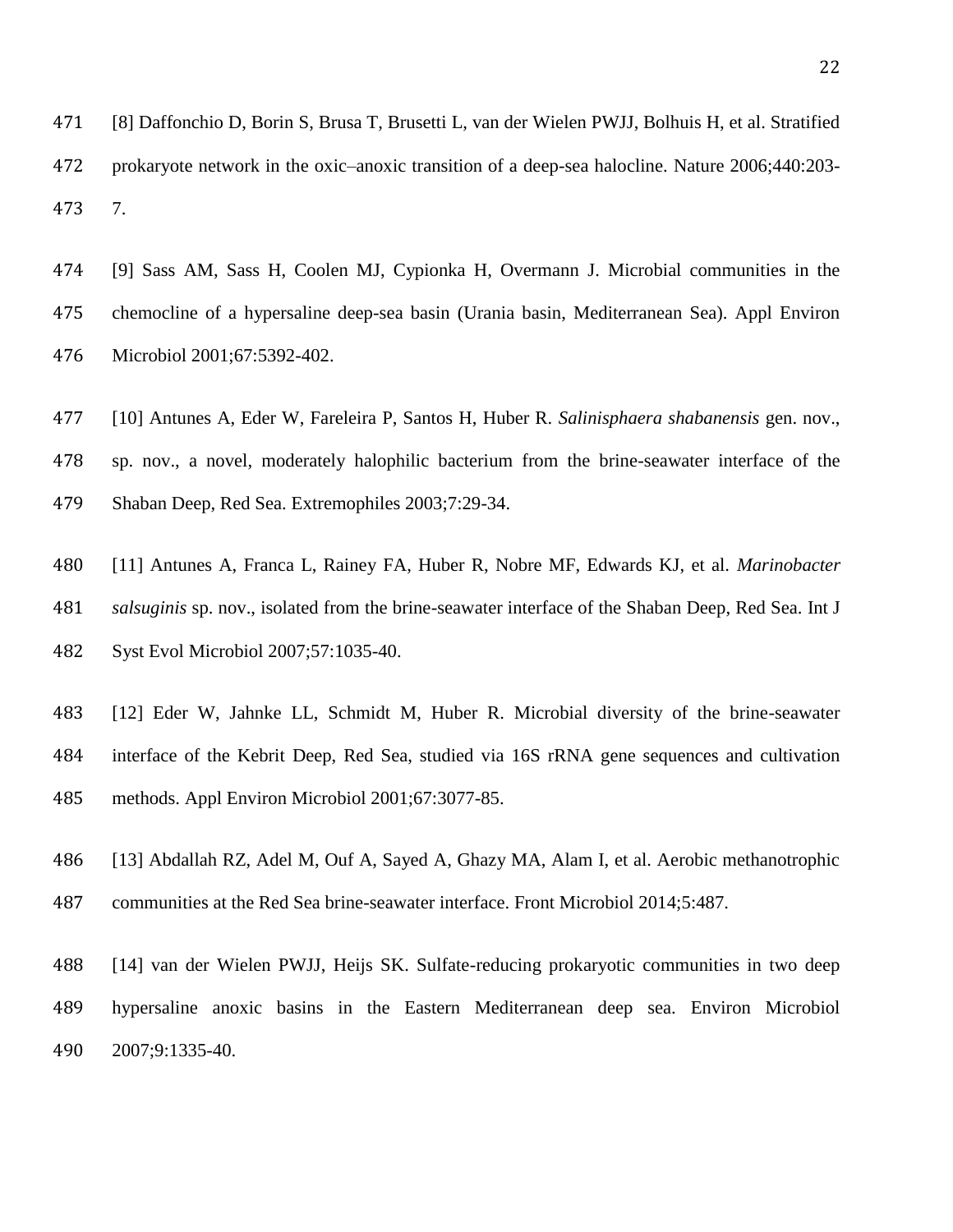<span id="page-24-0"></span> [15] Wang Y, Yang J, Lee OO, Dash S, Lau SCK, Al-Suwailem A, et al. Hydrothermally generated aromatic compounds are consumed by bacteria colonizing in Atlantis II Deep of the Red Sea. ISME J 2011;5:1652-9.

<span id="page-24-6"></span> [16] La Cono V, Smedile F, Bortoluzzi G, Arcadi E, Maimone G, Messina E, et al. Unveiling microbial life in new deep-sea hypersaline Lake Thetis. Part I: Prokaryotes and environmental settings. Environ Microbiol 2011;13:2250-68.

<span id="page-24-5"></span> [17] Wang Y, Cao H, Zhang G, Bougouffa S, Lee OO, Al-Suwailem A, et al. Autotrophic microbe metagenomes and metabolic pathways differentiate adjacent Red Sea brine pools. Sci Rep 2013;3.

<span id="page-24-1"></span> [18] Siam R, Mustafa GA, Sharaf H, Moustafa A. Unique prokaryotic consortia in geochemically distinct sediments from Red Sea Atlantis II and Discovery Deep brine pools. Plos One 2012;7:e42872.

<span id="page-24-2"></span> [19] van der Wielen PWJJ, Bolhuis H, Borin S, Daffonchio D, Corselli C, Giuliano L, et al. The enigma of prokaryotic life in deep hypersaline anoxic basins. Science 2005;307:121-3.

<span id="page-24-3"></span> [20] Ngugi DK, Blom J, Alam I, Rashid M, Ba-Alawi W, Zhang G, et al. Comparative genomics reveals adaptations of a halotolerant thaumarchaeon in the interfaces of brine pools in the Red Sea. ISME J 2014;9:396-411.

<span id="page-24-4"></span> [21] Angel R, Matthies D, Conrad R. Activation of methanogenesis in arid biological soil crusts despite the presence of oxygen. Plos One 2011;6:e20453.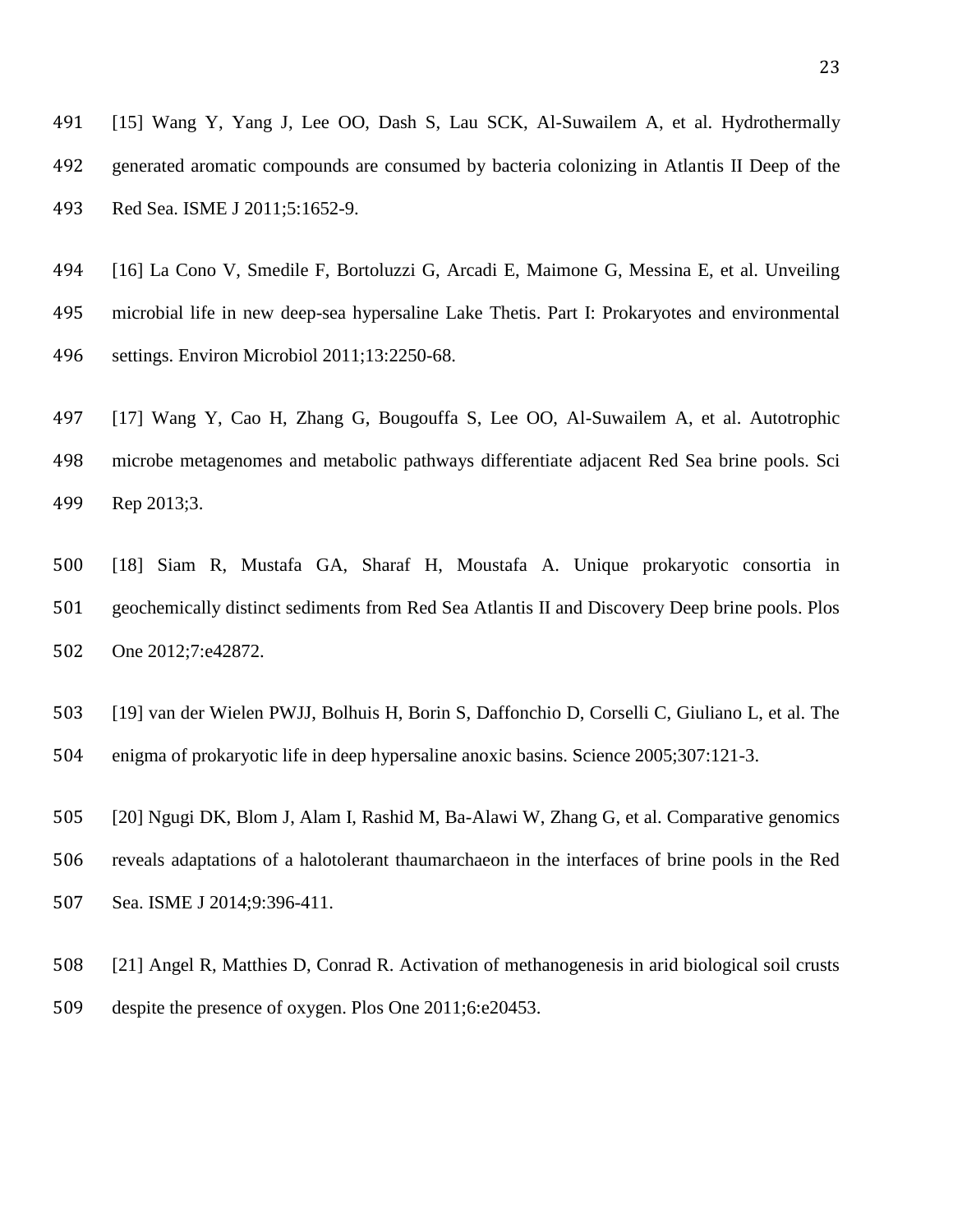[22] Brune A, Frenzel P, Cypionka H. Life at the oxic-anoxic interface: microbial activities and adaptations. Fems Microbiol Rev 2000;24:691-710.

 [23] Marschall C, Frenzel P, Cypionka H. Influence of oxygen on sulfate reduction and growth of sulfate-reducing bacteria. Arch Microbiol 1993;159:168-73.

<span id="page-25-0"></span> [24] Ngugi DK, Stingl U. Combined Analyses of the ITS Loci and the Corresponding 16S rRNA Genes Reveal High Micro- and Macrodiversity of SAR11 Populations in the Red Sea. Plos One 2012;7:e50274.

<span id="page-25-1"></span>[25] Kendall MM, Wardlaw GD, Tang CF, Bonin AS, Liu Y, Valentine DL. Diversity of archaea

 in marine sediments from Skan Bay, Alaska, including cultivated methanogens, and description of *Methanogenium boonei* sp. nov. Appl Environ Microbiol 2007;73:407-14.

<span id="page-25-2"></span> [26] Lane D. 16S/23S rRNA sequencing. in: E Stackebrandt and M Goodfellow (Eds.), Nucleic acid techniques in bacterial systematics, John Wiley and Sons Ltd., New York, 1991, pp. 115-75.

<span id="page-25-3"></span> [27] Klindworth A, Pruesse E, Schweer T, Peplies J, Quast C, Horn M, et al. Evaluation of general 16S ribosomal RNA gene PCR primers for classical and next-generation sequencing-based diversity studies. Nucleic Acids Res 2012;41:e1.

<span id="page-25-4"></span> [28] Schloss PD, Westcott SL, Ryabin T, Hall JR, Hartmann M, Hollister EB, et al. Introducing mothur: Open-source, platform-independent, community-supported software for describing and comparing microbial communities. Appl Environ Microb 2009;75:7537-41.

<span id="page-25-5"></span>[29] Edgar RC, Haas BJ, Clemente JC, Quince C, Knight R. UCHIME improves sensitivity and

speed of chimera detection. Bioinformatics 2011;27:2194-200.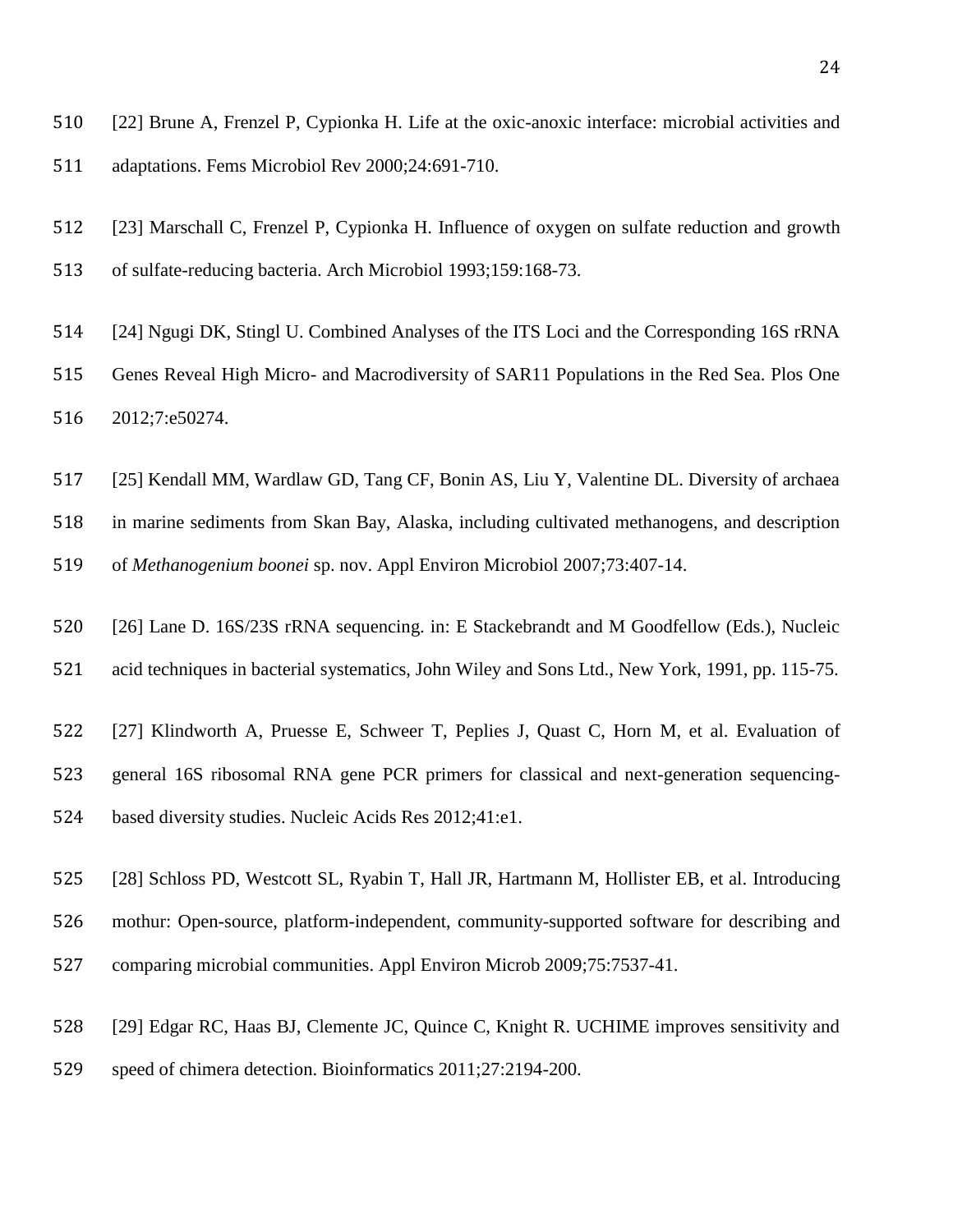<span id="page-26-0"></span> [30] Altschul SF, Madden TL, Schaffer AA, Zhang JH, Zhang Z, Miller W, et al. Gapped BLAST and PSI-BLAST: a new generation of protein database search programs. Nucleic Acids Res 1997;25:3389-402.

- <span id="page-26-1"></span> [31] Pruesse E, Quast C, Knittel K, Fuchs BM, Ludwig W, Peplies J, et al. SILVA: a comprehensive online resource for quality checked and aligned ribosomal RNA sequence data compatible with ARB. Nucleic Acids Res 2007;35:7188-96.
- <span id="page-26-2"></span>[32] Ludwig W, Strunk O, Westram R, Richter L, Meier H, Yadhukumar, et al. ARB: a software
- environment for sequence data. Nucleic Acids Res 2004;32:1363-71.
- <span id="page-26-3"></span>[33] Springer E, Sachs MS, Woese CR, Boone DR. Partial gene sequences for the A subunit of
- methyl-coenzyme M reductase (mcrI) as a phylogenetic tool for the family *Methanosarcinaceae*.
- Int J Syst Bacteriol 1995;45:554-9.
- <span id="page-26-4"></span>[34] Pester M, Bittner N, Deevong P, Wagner M, Loy A. A 'rare biosphere' microorganism
- contributes to sulfate reduction in a peatland. ISME J 2010;4:1591-602.
- <span id="page-26-5"></span> [35] Fish JA, Chai B, Wang Q, Sun Y, Brown CT, Tiedje JM, et al. FunGene: the functional gene pipeline and repository. Front Microbio 2013;4:291.
- <span id="page-26-6"></span>[36] Thompson JD, Higgins DG, Gibson TJ. Clustal-W - Improving the sensitivity of progressive
- multiple sequence alignment through sequence weighting, position-specific gap penalties and
- weight matrix choice. Nucleic Acids Res 1994;22:4673-80.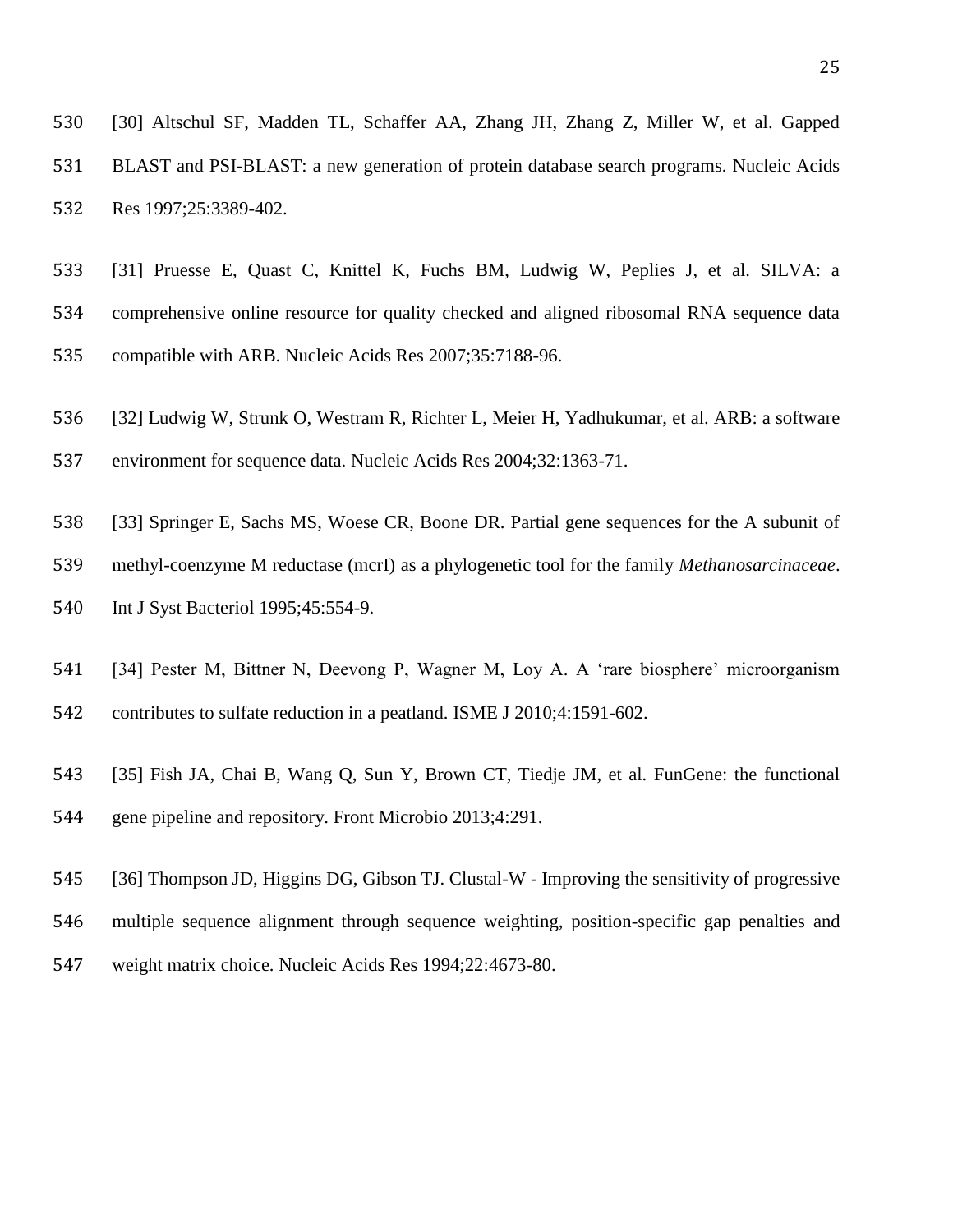<span id="page-27-0"></span> [37] Tamura K, Peterson D, Peterson N, Stecher G, Nei M, Kumar S. MEGA5: Molecular evolutionary genetics analysis using maximum likelihood, evolutionary distance, and maximum parsimony methods. Mol Biol Evol 2011;28:2731-9.

<span id="page-27-1"></span> [38] Park BJ, Park SJ, Yoon DN, Schouten S, Damste JSS, Rhee SK. Cultivation of autotrophic ammonia-oxidizing archaea from marine sediments in coculture with sulfur-oxidizing bacteria. iol Environ Microb 2010;76:7575-87.

<span id="page-27-2"></span> [39] Yakimov MM, La Cono V, Spada GL, Bortoluzzi G, Messina E, Smedile F, et al. Microbial community of the deep-sea brine Lake Kryos seawater-brine interface is active below the chaotropicity limit of life as revealed by recovery of mRNA. Environ Microbiol 2014;17:364– 82.

<span id="page-27-3"></span> [40] Yakimov MM, La Cono V, Denaro R, D'Auria G, Decembrini F, Timmis KN, et al. Primary producing prokaryotic communities of brine, interface and seawater above the halocline of deep anoxic lake L'Atalante, Eastern Mediterranean Sea. ISME J 2007;1:743-55.

<span id="page-27-4"></span> [41] Konneke M, Bernhard AE, de la Torre JR, Walker CB, Waterbury JB, Stahl DA. Isolation of an autotrophic ammonia-oxidizing marine archaeon. Nature 2005;437:543-6.

<span id="page-27-5"></span> [42] Swan BK, Chaffin MD, Martinez-Garcia M, Morrison HG, Field EK, Poulton NJ, et al. Genomic and metabolic diversity of Marine Group I Thaumarchaeota in the mesopelagic of two subtropical gyres. Plos One 2014;9.

<span id="page-27-6"></span>[43] Yakimov MM, La Cono V, Slepak VZ, La Spada G, Arcadi E, Messina E, et al. Microbial

life in the Lake Medee, the largest deep-sea salt-saturated formation. Sci Rep 2013;3.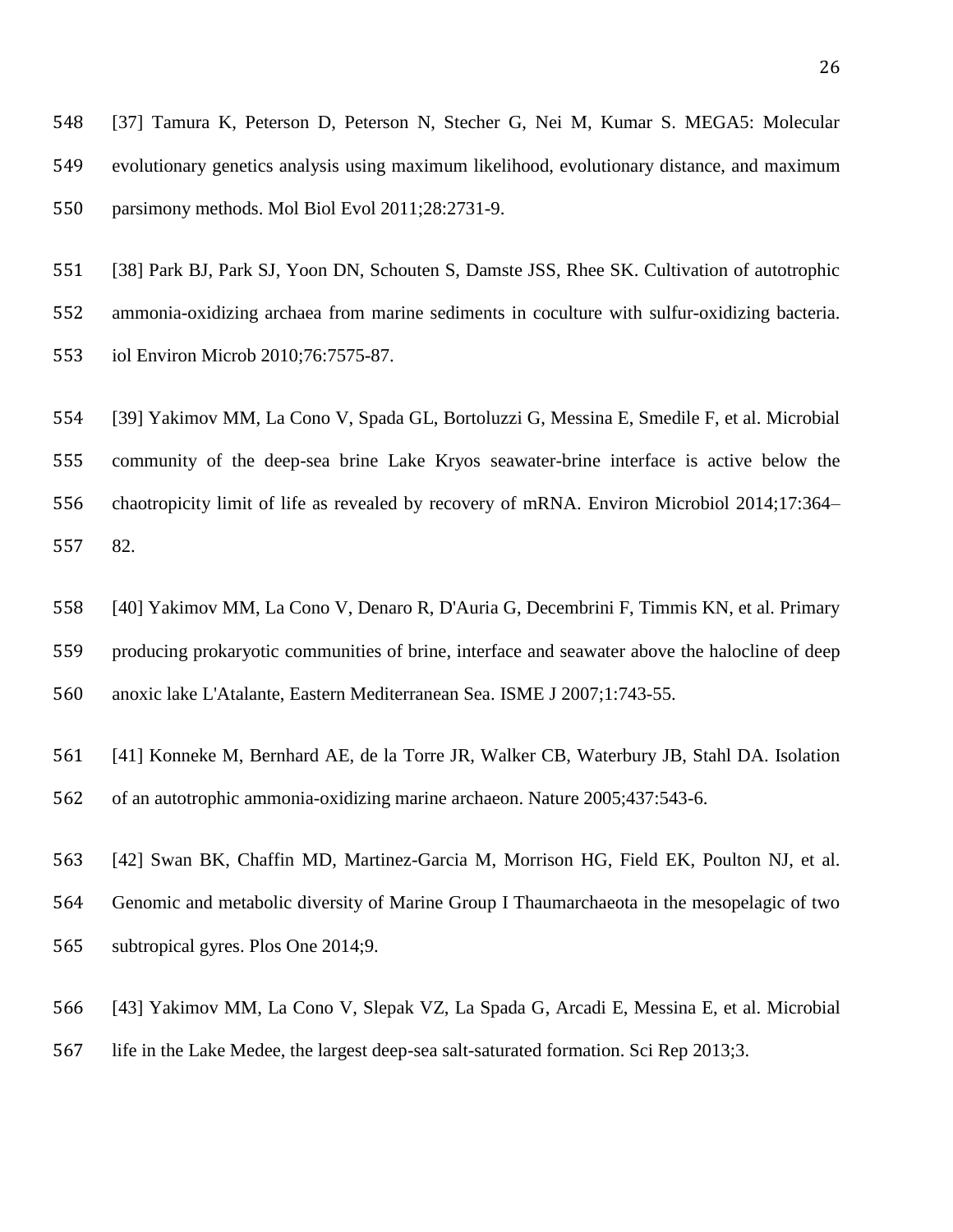<span id="page-28-0"></span> [44] Kato S, Kobayashi C, Kakegawa T, Yamagishi A. Microbial communities in iron-silica-rich microbial mats at deep-sea hydrothermal fields of the Southern Mariana Trough. Environ Microbiol 2009;11:2094-111.

<span id="page-28-1"></span> [45] Kato S, Takano Y, Kakegawa T, Oba H, Inoue K, Kobayashi C, et al. Biogeography and biodiversity in sulfide structures of active and inactive vents at deep-sea hydrothermal fields of the Southern Mariana Trough. Appl Environ Microbiol 2010;76:2968-79.

<span id="page-28-2"></span> [46] Takai K, Nunoura T, Ishibashi J-i, Lupton J, Suzuki R, Hamasaki H, et al. Variability in the microbial communities and hydrothermal fluid chemistry at the newly discovered Mariner hydrothermal field, southern Lau Basin. J Geophys Res 2008;113:G02031.

<span id="page-28-3"></span> [47] Hallsworth JE, Yakimov MM, Golyshin PN, Gillion JLM, D'Auria G, de Lima Alves F, et al. Limits of life in MgCl2-containing environments: chaotropicity defines the window. Environ Microbiol 2007;9:801-13.

<span id="page-28-4"></span> [48] Yakimov MM, Giuliano L, Cappello S, Denaro R, Golyshin PN. Microbial community of a hydrothermal mud vent underneath the deep-sea anoxic brine lake Urania (eastern Mediterranean). Orig Life Evol Biosph 2007;37:177-88.

<span id="page-28-5"></span> [49] Eder W, Ludwig W, Huber R. Novel 16S rRNA gene sequences retrieved from highly saline brine sediments of Kebrit Deep, Red Sea. Arch Microbiol 1999;172:213-8.

<span id="page-28-6"></span> [50] Borrel G, O'Toole PW, Harris HMB, Peyret P, Brugere JF, Gribaldo S. Phylogenomic data support a seventh order of methylotrophic methanogens and provide insights into the evolution of methanogenesis. Genome Biol Evol 2013;5:1769-80.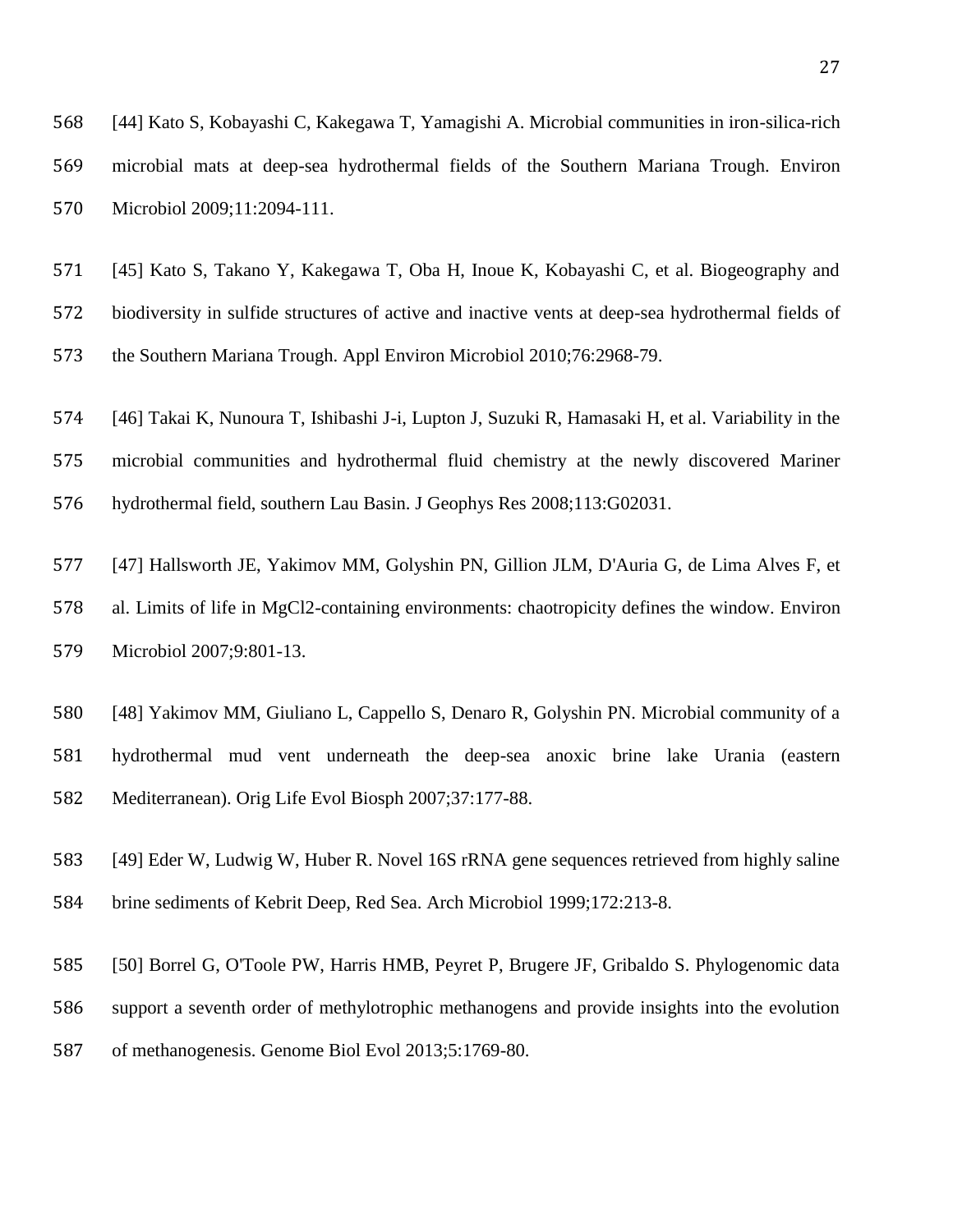- <span id="page-29-1"></span> [52] Friedrich MW. Methyl-coenzyme M reductase genes: Unique functional markers for methanogenic and anaerobic methane-oxidizing Archaea. in: JR Leadbetter (Ed.), Methods in Enzymology, Academic Press, 2005, pp. 428-42.
- <span id="page-29-2"></span> [53] Boone DR, Mathrani IM, Liu Y, Menaia JAGF, Mah RA, Boone JE. Isolation and characterization of *Methanohalophilus portucalensis* sp. nov. and DNA reassociation study of the genus *Methanohalophilus*. Int J Syst Bacteriol 1993;43:430-7.
- <span id="page-29-3"></span> [54] Scholten JCM, Joye SB, Hollibaugh JT, Murrell JC. Molecular analysis of the sulfate reducing and archaeal community in a meromictic soda lake (Mono Lake, California) by targeting 16S rRNA, *mcrA*, *apsA*, and *dsrAB* genes. Microb Ecol 2005;50:29-39.
- <span id="page-29-4"></span> [55] Ollivier B, Caumette P, Garcia JL, Mah RA. Anaerobic bacteria from hypersaline environments. Microbiol Rev 1994;58:27-38.
- <span id="page-29-5"></span>[56] Conrad R, Klose M, Noll M, Kemnitz D, Bodelier PLE. Soil type links microbial
- colonization of rice roots to methane emission. Glob Change Biol 2008;14:657-69.
- <span id="page-29-6"></span> [57] Paul K, Nonoh JO, Mikulski L, Brune A. "*Methanoplasmatales*," *Thermoplasmatales*-related archaea in termite guts and other environments, are the seventh order of methanogens.
- Appl Environ Microbiol 2012;78:8245-53.
- <span id="page-29-7"></span> [58] Dridi B, Fardeau ML, Ollivier B, Raoult D, Drancourt M. *Methanomassiliicoccus luminyensis* gen. nov., sp nov., a methanogenic archaeon isolated from human faeces. Int J Syst Evol Microbiol 2012;62:1902-7.

<span id="page-29-0"></span>[51] Ferry JG. Methanogenesis Biochemistry. eLS, John Wiley & Sons, Ltd, 2001.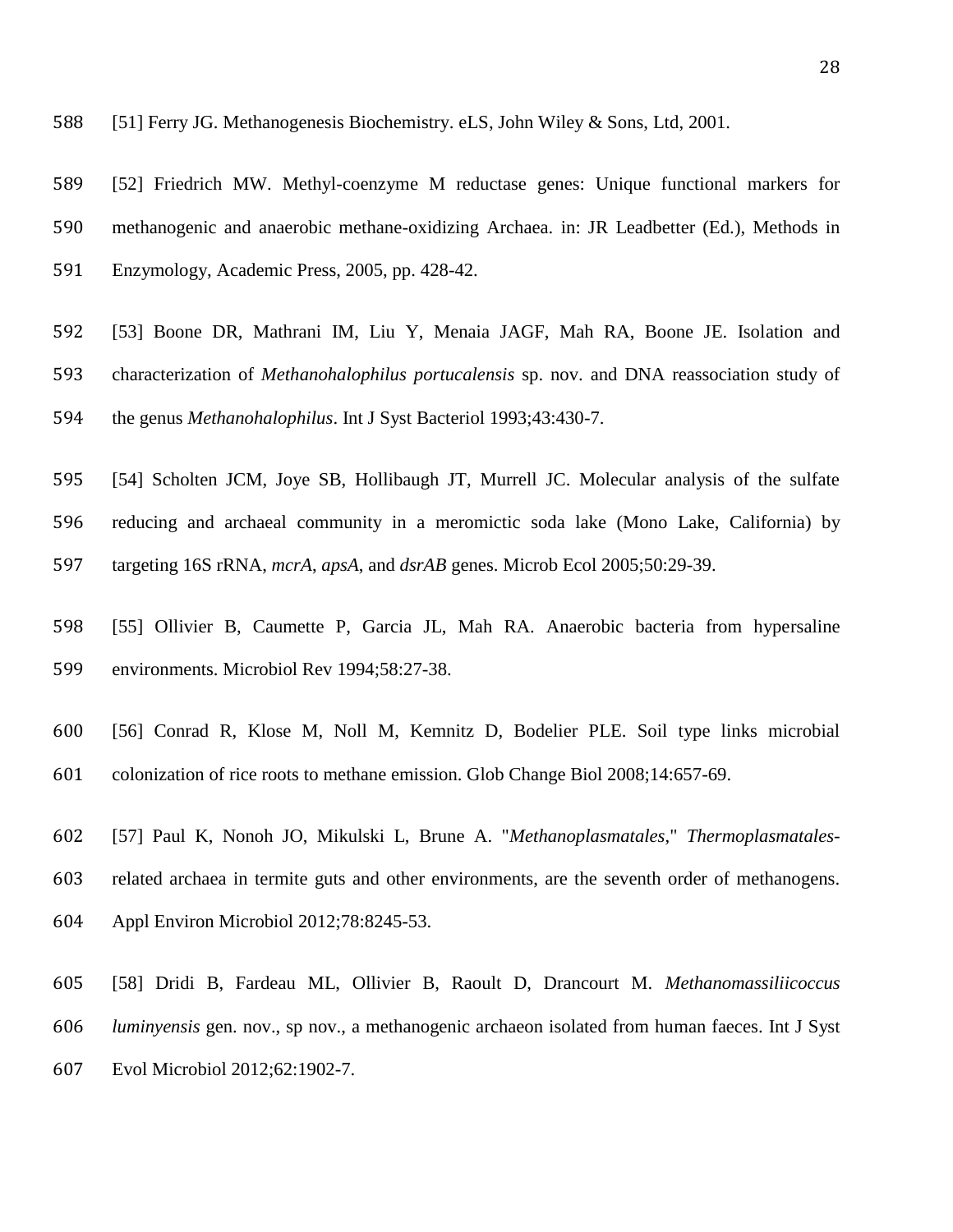- <span id="page-30-0"></span> [59] Schmidt M, Botz R, Faber E, Schmitt M, Poggenburg J, Garbe-Schonberg D, et al. High- resolution methane profiles across anoxic brine-seawater boundaries in the Atlantis-II, Discovery, and Kebrit deeps (Red Sea). Chem Geol 2003;200:359 - 75.
- <span id="page-30-1"></span> [60] Muyzer G, Stams AJ. The ecology and biotechnology of sulphate-reducing bacteria. Nat Rev Microbiol 2008;6:441-54.
- <span id="page-30-2"></span>[61] Wagner M, Loy A, Klein M, Lee N, Ramsing NB, Stahl DA, et al. Functional marker genes
- for identification of sulfate ‐ reducing prokaryotes. in: JR Leadbetter (Ed.), Methods in
- Enzymology, Academic Press, 2005, pp. 469-89.
- <span id="page-30-3"></span> [62] Rabus R, Hansen TA, Widdel F. Dissimilatory sulfate- and sulfur-reducing prokaryotes. in: M Dworkin, S Falkow, E Rosenberg, KH Schleifer and E Stackebrandt (Eds.), Prokaryotes Springer New York, Singapore, 2006, pp. 659-768.
- <span id="page-30-4"></span>[63] Ollivier B, Hatchikian CE, Prensier G, Guezennec J, Garcia JL. *Desulfohalobium retbaense*
- gen. nov., sp. nov., a halophilic sulfate-reducing bacterium from sediments of a hypersaline lake
- in Senegal. Int J Syst Bacteriol 1991;41:74-81.
- <span id="page-30-5"></span> [64] Jakobsen TF, Kjeldsen KU, Ingvorsen K. *Desulfohalobium utahense* sp. nov., a moderately halophilic, sulfate-reducing bacterium isolated from Great Salt Lake. Int J Syst Evol Microbiol 2006;56:2063-9.
- <span id="page-30-6"></span> [65] Ahn YB, Chae JC, Zylstra GJ, Haggblom MM. Degradation of phenol via phenylphosphate and carboxylation to 4-hydroxybenzoate by a newly isolated strain of the sulfate-reducing bacterium *Desulfobacterium anilini*. Appl Environ Microbiol 2009;75:4248-53.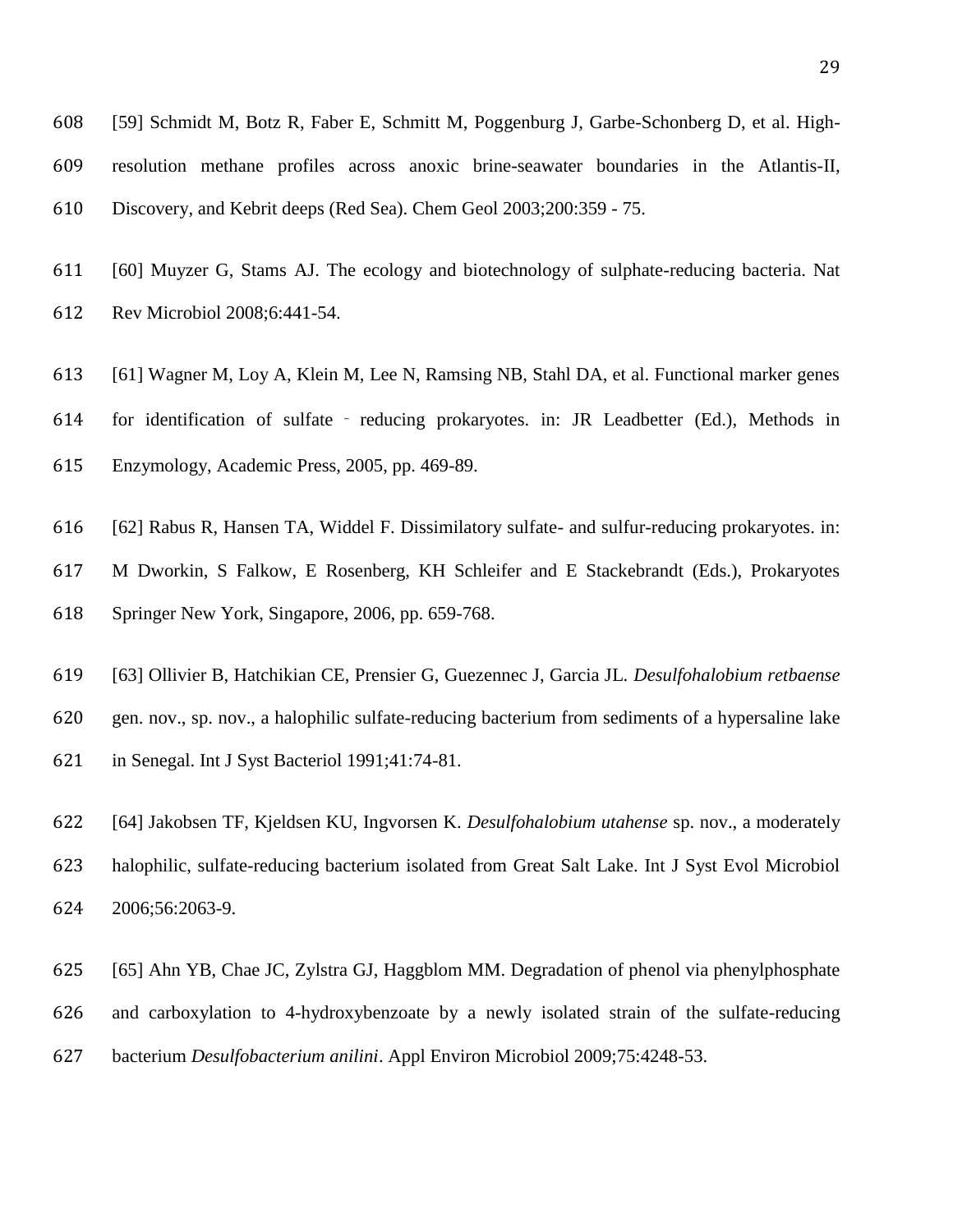<span id="page-31-2"></span><span id="page-31-1"></span><span id="page-31-0"></span>

| 628 | [66] Oren A. Diversity of halophiles. in: K Horikoshi (Ed.), Extremophiles handbook, Springer  |
|-----|------------------------------------------------------------------------------------------------|
| 629 | Japan, 2011, pp. 309-25.                                                                       |
| 630 | [67] Oren A. Bioenergetic aspects of halophilism. Microbiol Mol Biol Rev 1999;63:334-48.       |
| 631 | [68] Alain K, Postec A, Grinsard E, Lesongeur F, Prieur D, Godfroy A. Thermodesulfatator       |
| 632 | atlanticus sp nov., a thermophilic, chemolithoautotrophic, sulfate-reducing bacterium isolated |
| 633 | from a Mid-Atlantic Ridge hydrothermal vent. Int J Syst Evol Microbiol 2010;60:33-8.           |
| 634 |                                                                                                |
| 635 |                                                                                                |
| 636 |                                                                                                |
| 637 |                                                                                                |
| 638 |                                                                                                |
| 639 |                                                                                                |
| 640 |                                                                                                |
| 641 |                                                                                                |
| 642 |                                                                                                |
| 643 |                                                                                                |
| 644 |                                                                                                |
| 645 |                                                                                                |
| 646 |                                                                                                |
| 647 |                                                                                                |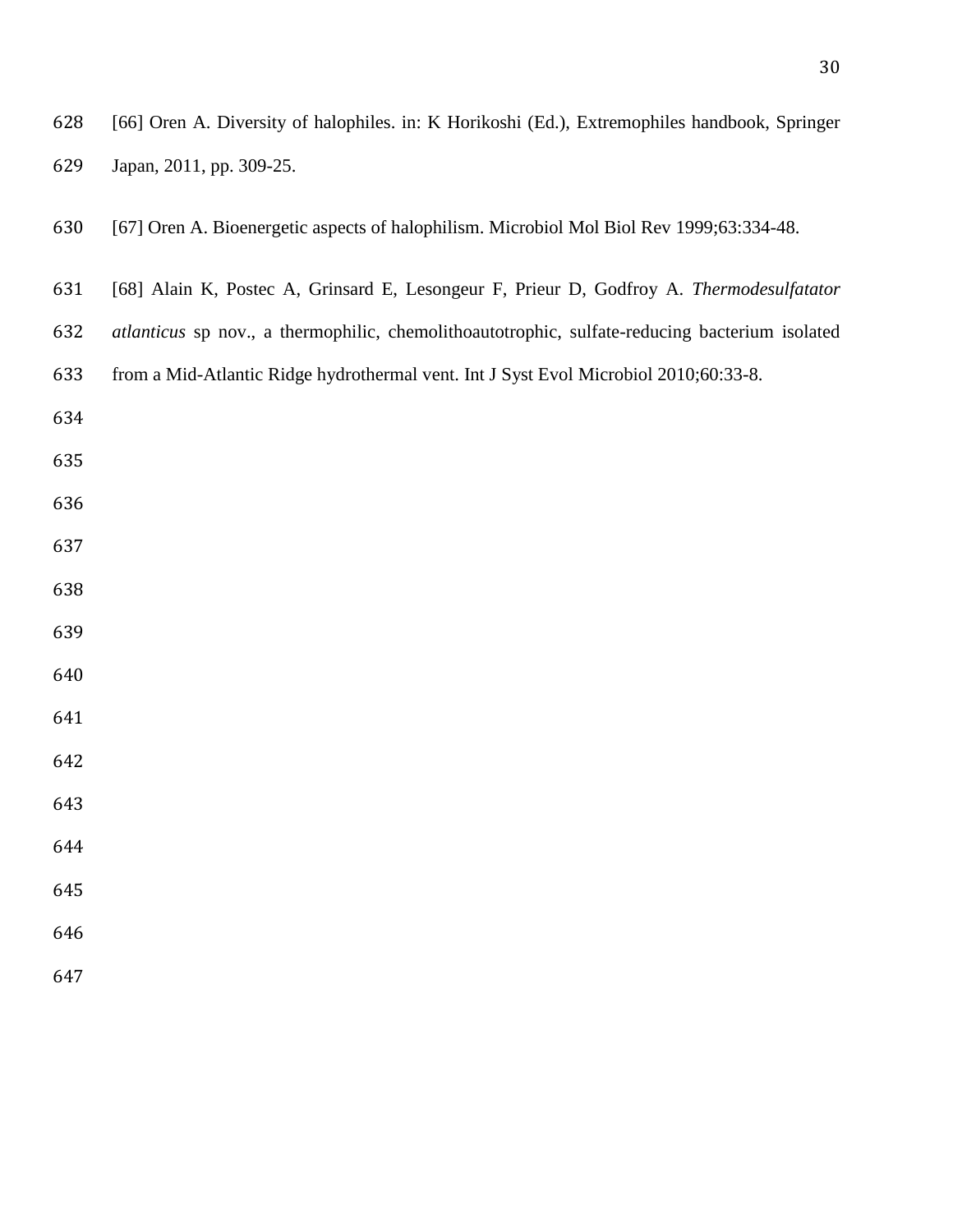- 648 **Table**
- 649 **Table 1.** Physical and geochemical parameters of the sampling locations, bacteria/archaea ratio,

650 number of clones, and alpha diversity

651

| Sampling site <sup>a</sup>                                    |                 | Kebrit                 | Erba                   | <b>Nereus</b>        | <b>Discovery</b>         | <b>Atlantis II</b>   |                       |                                       |                     |
|---------------------------------------------------------------|-----------------|------------------------|------------------------|----------------------|--------------------------|----------------------|-----------------------|---------------------------------------|---------------------|
|                                                               |                 | Ki                     | Ei                     | Ni                   | Di                       | Ai                   | A-UCL1                | A-UCL2                                | A-UCL3              |
| Latitude $(N)^b$                                              |                 | $24^{\circ}$<br>43.41' | $20^{\circ}$<br>43.80' | $23^\circ$<br>11.53' | $21^{\circ}$ 16.98'      | $21^\circ$<br>20.76' | $21^{\circ}$<br>20.76 | $21^{\circ}$<br>20.76                 | $21^\circ$<br>20.76 |
| Longitude $(E)^b$                                             |                 | $36^\circ$<br>16.63'   | $38^\circ$<br>10.98'   | $37^\circ$<br>25.09' | 38° 3.18'                | 38° 4.68'            | 38° 4.68'             | 38° 4.68'                             | 38° 4.68'           |
| Depth $(m)^b$                                                 |                 | 1467                   | 2381                   | 2432                 | 2038                     | 1998                 | 2006                  | 2025                                  | 2048                |
| Thickness (m)                                                 |                 | $\overline{3}$         | 10                     | 12                   | 35                       | $\overline{4}$       | 10                    | 12                                    | 20                  |
| Salinity $(%)^b$                                              |                 | 18.2                   | 9.8                    | 15.4                 | 13.8                     | 5.6                  | 8.6                   | 11.2                                  | 15.4                |
| $H_2S$ (umol/l) <sup>b</sup>                                  |                 | 149.8                  | b.d.1.                 | b.d.l.               | b.d.l.                   | b.d.l.               | b.d.l.                | b.d.l.                                | b.d.l.              |
| $CH4$ (ppmV)                                                  |                 | 28955.5                | 15.5                   | 23                   | 53                       | b.d.1.               | 85.5                  | 330                                   | 977                 |
| $CO2$ (ppmV)                                                  |                 | 103731                 | $<$ 400                | $<$ 400              | 791.5                    | 7878                 | 18953                 | 19288                                 | 12226               |
| 16S rRNA gene                                                 | <b>Bacteria</b> | 6.60                   | 20.60                  | 11.41                | 457.69                   | 48.05                | 59.11                 | 1.44                                  | 1.27                |
| copy nr. $(x10^4)$                                            | Archaea         | 42.69                  | 1.03                   | 0.08                 | 54.81                    | 77.8                 | 0.33                  | 0.39                                  | 0.09                |
| Bacteria/Archaea 16S rRNA<br>gene copy nr. ratio <sup>c</sup> |                 | 0.15                   | 20.00                  | 142.63               | 8.35                     | 0.62                 | 179.12                | 3.69                                  | 14.11               |
| Bacteria/Archaea ratio after<br>normalization <sup>d</sup>    |                 | 0.07                   | 9.07                   | 64.07                | 3.79                     | 0.28                 | 81.26                 | 1.67                                  | 6.40                |
| Nr. of 16S rRNA gene clones                                   | <b>Bacteria</b> | 250 [73]               | 189 [91]               | 104 [53]             | 121 [53]                 | 92 [18]              | 181 [59]              | $\mathbin{\relax{\text{--}}}{^\circ}$ | 23 [12]             |
| [nr. of OTUs]                                                 | Archaea         | 160 [22]               | 155 [18]               | 84 [9]               | 118 [9]                  | 95 [7]               | 96[6]                 | $100$ [12]                            | 35 [12]             |
| <b>Shannon</b> index                                          | <b>Bacteria</b> | 3.03                   | 4.03                   | 3.65                 | 3.3                      | 1.84                 | 3.43                  | ä,                                    | 2.24                |
|                                                               | Archaea         | 1.44                   | 1.45                   | 1.1                  | 1.11                     | 0.64                 | 0.87                  | 1.86                                  | 2.36                |
| Good's coverage                                               | <b>Bacteria</b> | 0.71                   | 0.52                   | 0.5                  | 0.56                     | 0.8                  | 0.67                  | $\omega$                              | 0.48                |
|                                                               | Archaea         | 0.93                   | 0.97                   | 0.96                 | $\mathbf{1}$             | 0.97                 | $\mathbf{1}$          | 0.99                                  | 0.94                |
| Nr. of clones of functional genes                             | mcrA            | 12[3]                  | $152$ [2]              | $\bar{a}$            | ÷,                       | $\bar{\phantom{a}}$  | $\bar{\phantom{a}}$   | 20[1]                                 | 15[1]               |
| [OTUs]                                                        | dsrA            | 42 [8]                 | $112$ [13]             | 31 [7]               | 18 [3]                   | 5 [3]                | 12[5]                 | ä,                                    | $\bar{a}$           |
| Good's coverage                                               | mcrA            | 0.75                   | 0.99                   | $\blacksquare$       | $\overline{\phantom{a}}$ | $\blacksquare$       | $\bar{a}$             | 0.95                                  | 0.93                |
|                                                               | dsrA            | 0.81                   | 0.88                   | 0.77                 | 0.83                     | 0.5                  | 0.58                  |                                       |                     |

<sup>652</sup>

654 Atlantis II Deep BSI; A-UCL1, A-UCL2, and A-UCL3, the first, second, and third upper-convective layer, respectively.

 $<sup>b</sup>$  For physicochemical data please refer to Ngugi et al. 2014</sup>

<sup>c</sup> To allow for a better comparison among the different samples, copy numbers of genomic DNA were normalized based on ng of 657 genomic DNA.

<sup>a</sup> Abbreviations for sampling sites: Ki, Kebrit Deep BSI; Ei, Erba Deep BSI; Ni, Nereus Deep BSI; Di, Discovery Deep BSI; Ai,<br> **654** Atlantis II Deep BSI; A-UCL1, A-UCL2, and A-UCL3, the first, second, and third upper-con  $658$   $\textdegree$ <sup>d</sup> Archaeal and bacterial abundance ratios were estimated based on the qPCR results and the average 16S rRNA gene copy (4.1) 659 per cell in Bacteria and 1.86 per cell in Achaea (Lee et al. 2009).

 $660$  <sup>e</sup> The bacterial library of A-UCL2 was not generated because of technical issues.

661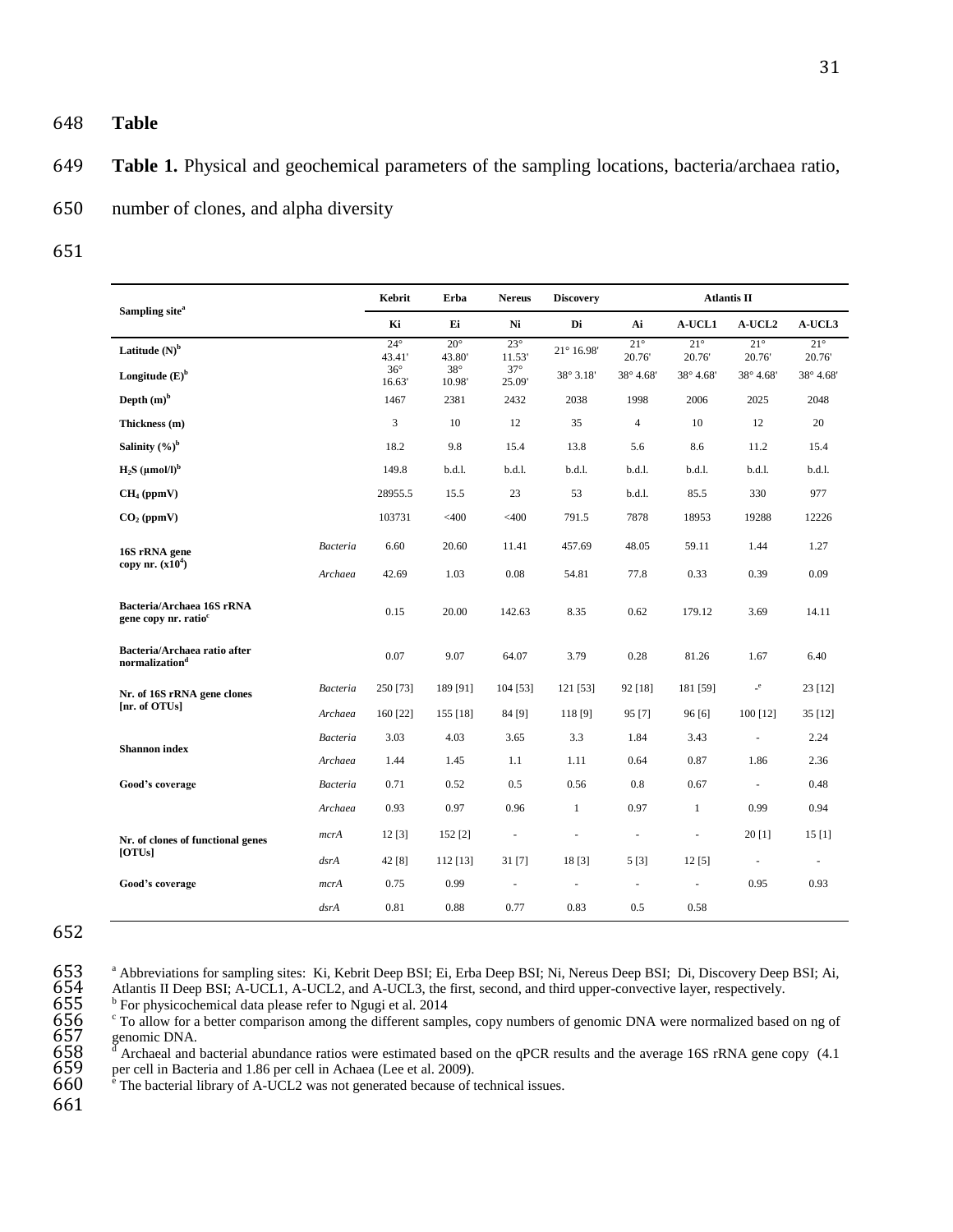#### **Figure legends**

 **Figure 1.** Taxonomic classification and relative abundance of archaeal (A) and bacterial (B) communities in the brine-seawater interfaces of five different brine pools of the Red Sea. A total of 843 archaeal and 960 bacterial 16S rRNA gene fragments were classified using mothur based on SILVA database at 97% cutoff. The cluster dendrogram illustrates the linked hierarchical clustering of different environments based on the relative abundance of the OTUs in each sampling location. (**Ai**, Atlantis II Deep BSI; A-UCL1, A-UCL2, and A-UCL3, the first, second, and third upper convective layer, respectively; **Di**, Discovery Deep BSI; **Ei**, Erba Deep BSI; **Ki**, Kebrit Deep BSI; **Ni**, Nereus Deep BSI. MSBL1, Mediterranean Sea Brine Lakes Group 1; SAGMEG, South African Goldmine Euryarchaeotal Group).

 **Figure 2.** 16S rRNA gene-based phylogenetic tree of the *Deltaproteobacteria* group, including the representative sequences from the Atlantis II, Discovery, Erba, Kebrit, and Nereus Deep. The topology of the tree is based on maximum-likelihood algorithm with 1000 bootstraps. The scale bar represents 0.10 fixed mutation per nucleotide position. Bootstrap values above 50% are shown.

 **Figure 3.** Phylogenetic tree of *mcrA genes* showing the relationship of representative *mcrA* clones retrieved from the deep-sea brines of the Red Sea to known methanogens and environmental sequences. Taxonomy is based on FunGene (http://fungene.cme.msu.edu). Bootstrap values are based on 1000 replicates and values above 50% are shown. Percentages in parentheses indicate the relative abundance in each sample.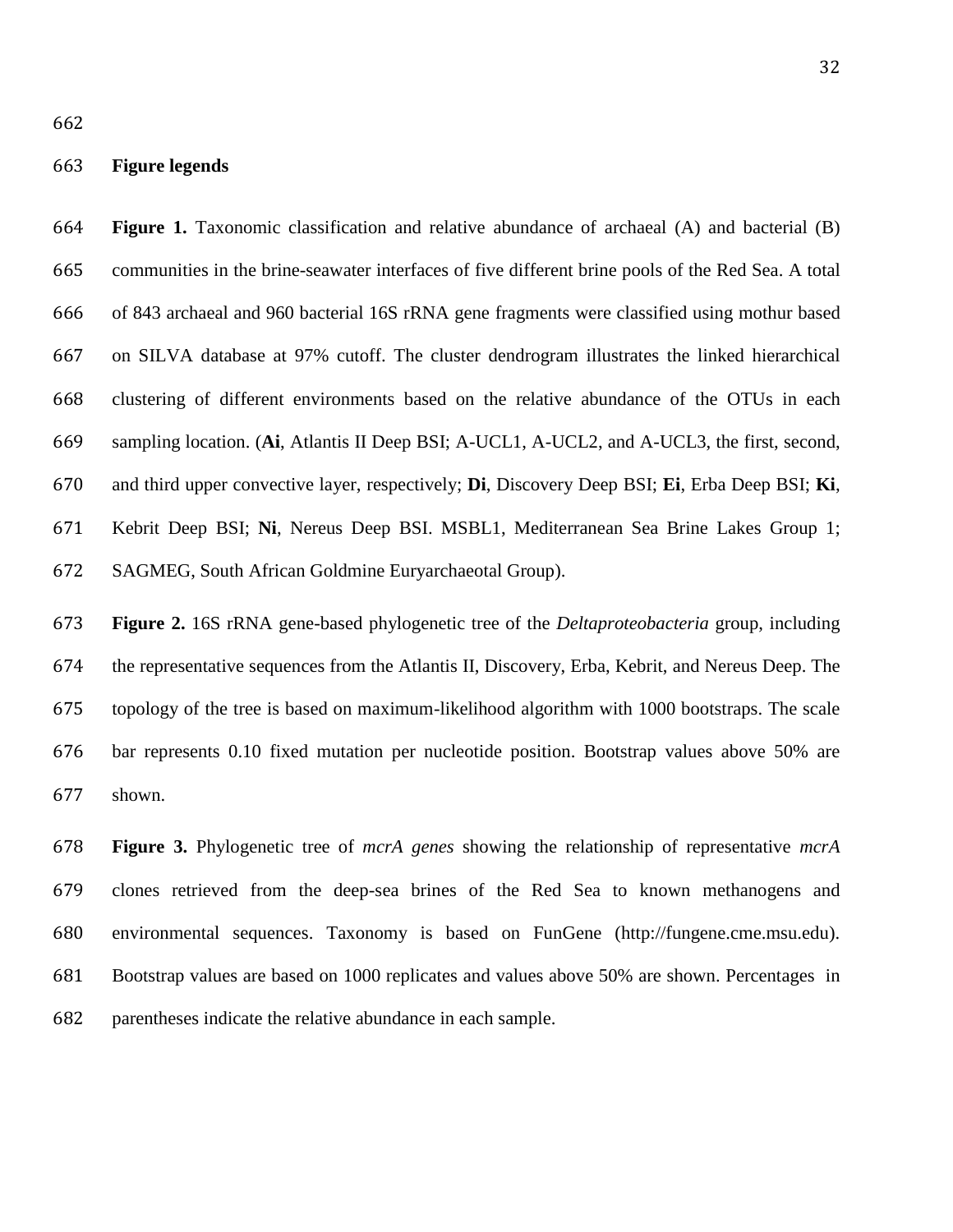**Figure 4.** Phylogenetic tree based on deduced amino acid sequences of the *dsrA* clones from the brine-seawater interfaces of Red Sea brine pools, including sequences from Mediterranean DHABs. The topology of the tree is based maximum-likelihood method using 1000 bootstrap replicates. The scale bar represents 0.10 fixed mutation per nucleotide position and bootstrap values above 50% are shown. Percentages in parentheses indicate the relative abundance in each sample.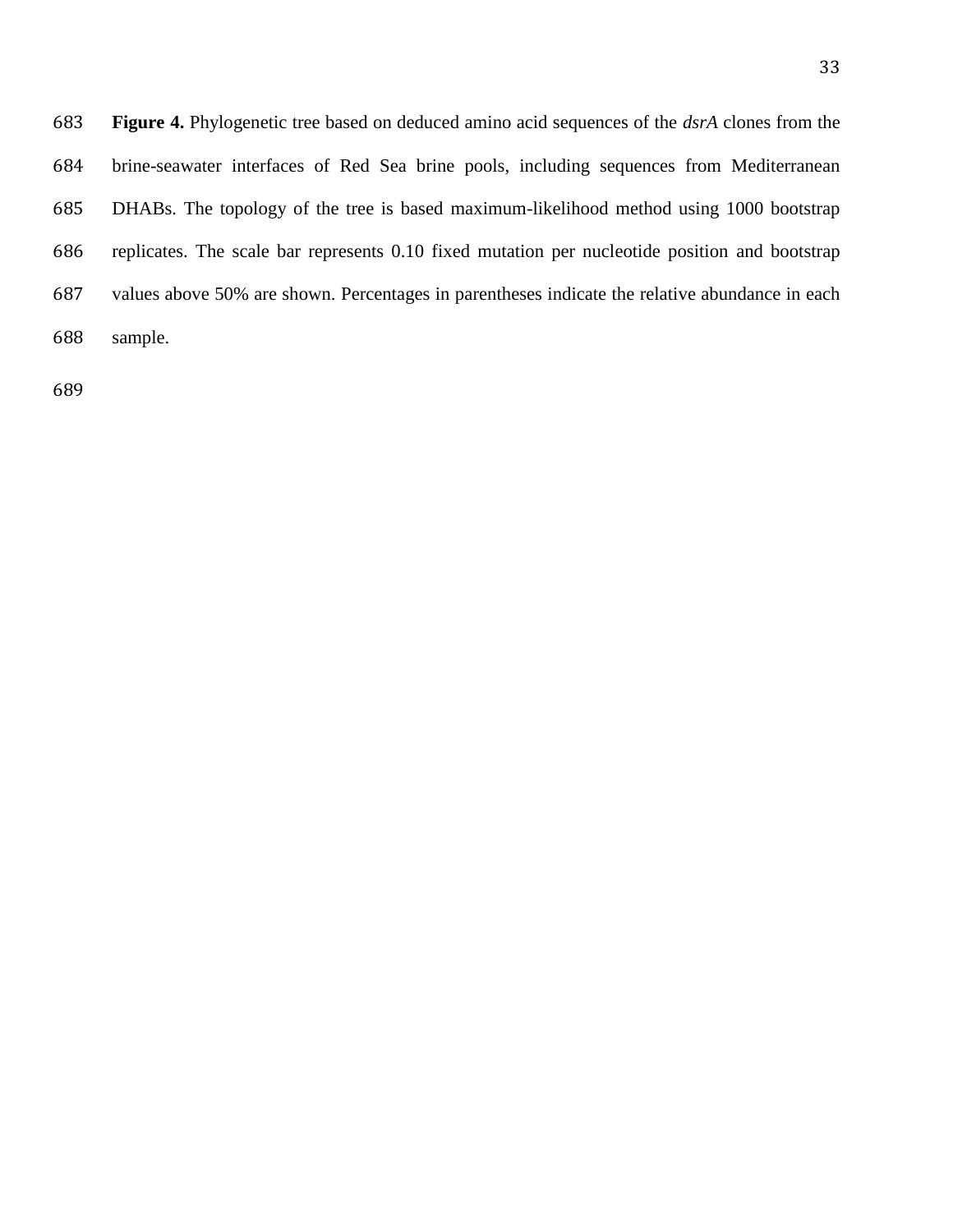#### **Supplementary materials**

 **Table S1.** Shared OTUs among the sampled locations and the relative abundance of archaeal and bacterial 16S rRNA genes.

 **Table S2.** OTU classification and the relative abundance of *dsrA* genes in each sampled locations.

- **Figure S1.** Sampling locations of five brine pools in the Red Sea.
- **Figure S2.** Phylogenetic tree showing the affiliation of archaeal lineage detected from the
- interfaces of the Red Sea brine pools. The tree was constructed by maximum likelihood analysis
- using ARB. Taxonomy is based on SSURef\_115\_SILVA (http://www.arb-silva.de). Dots at
- nodes indicate bootstrap values above 50%.
- **Figure S3.** Major lineages of Bacteria (excluding *Proteobacteria* phylum), harboring representative sequences from the interfaces of the Red Sea brine pools. Taxonomy is based on SSURef\_115\_SILVA (http://www.arb-silva.de), constructed by maximum likelihood analysis using ARB.
- **Figure S4.** Rarefaction analysis of *mcrA* clone libraries.
- **Figure S5.** Rarefaction analysis of *dsrA* clone libraries.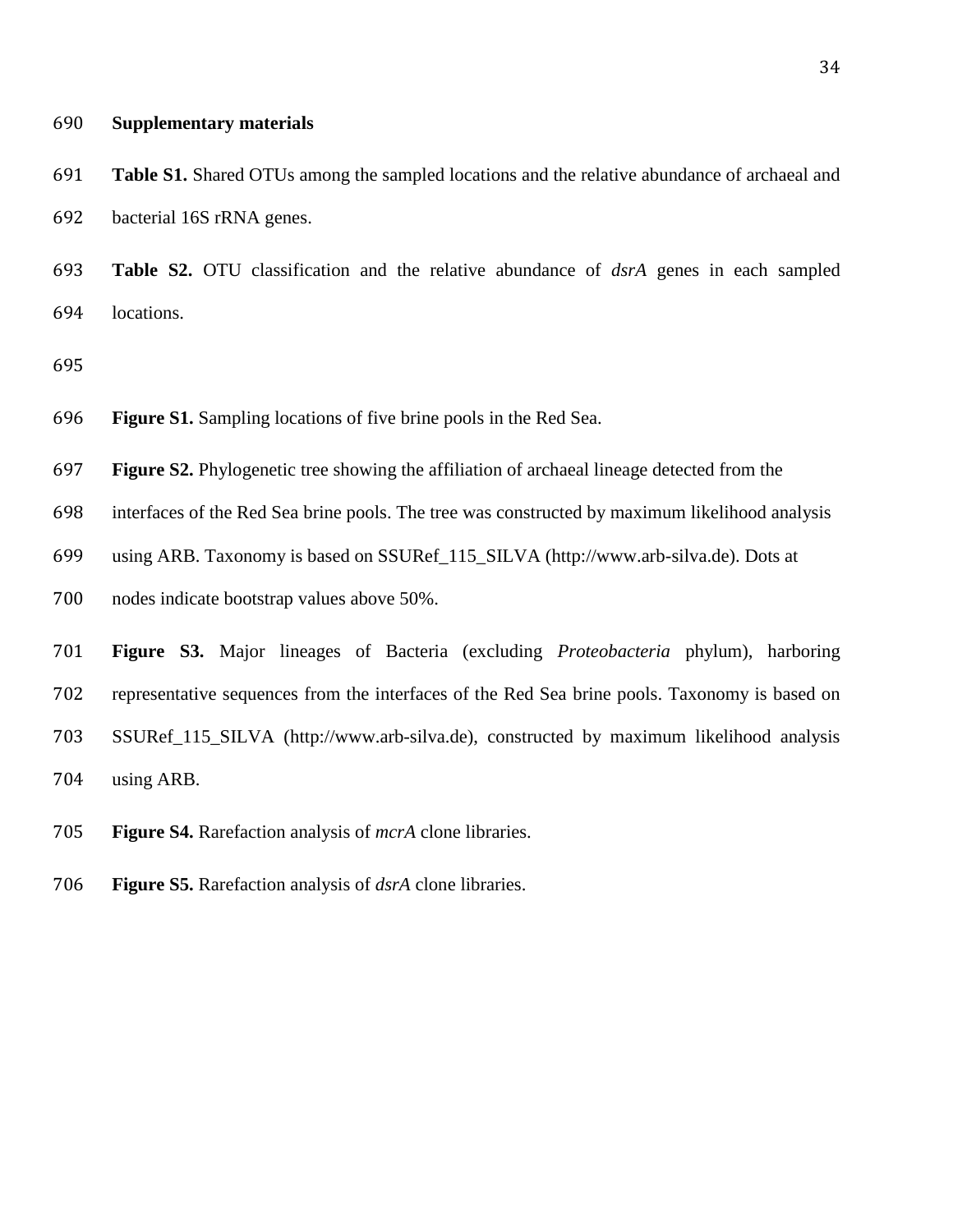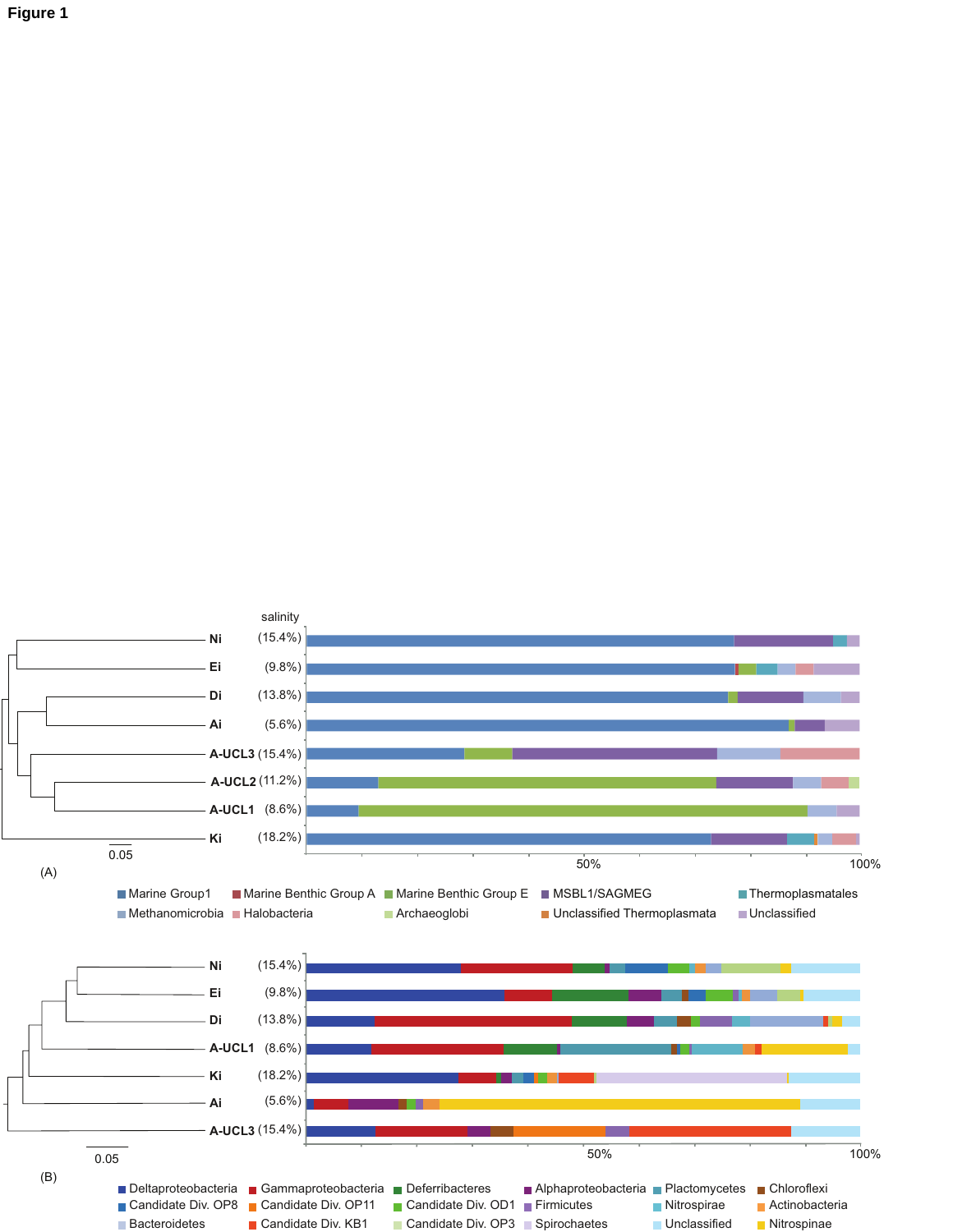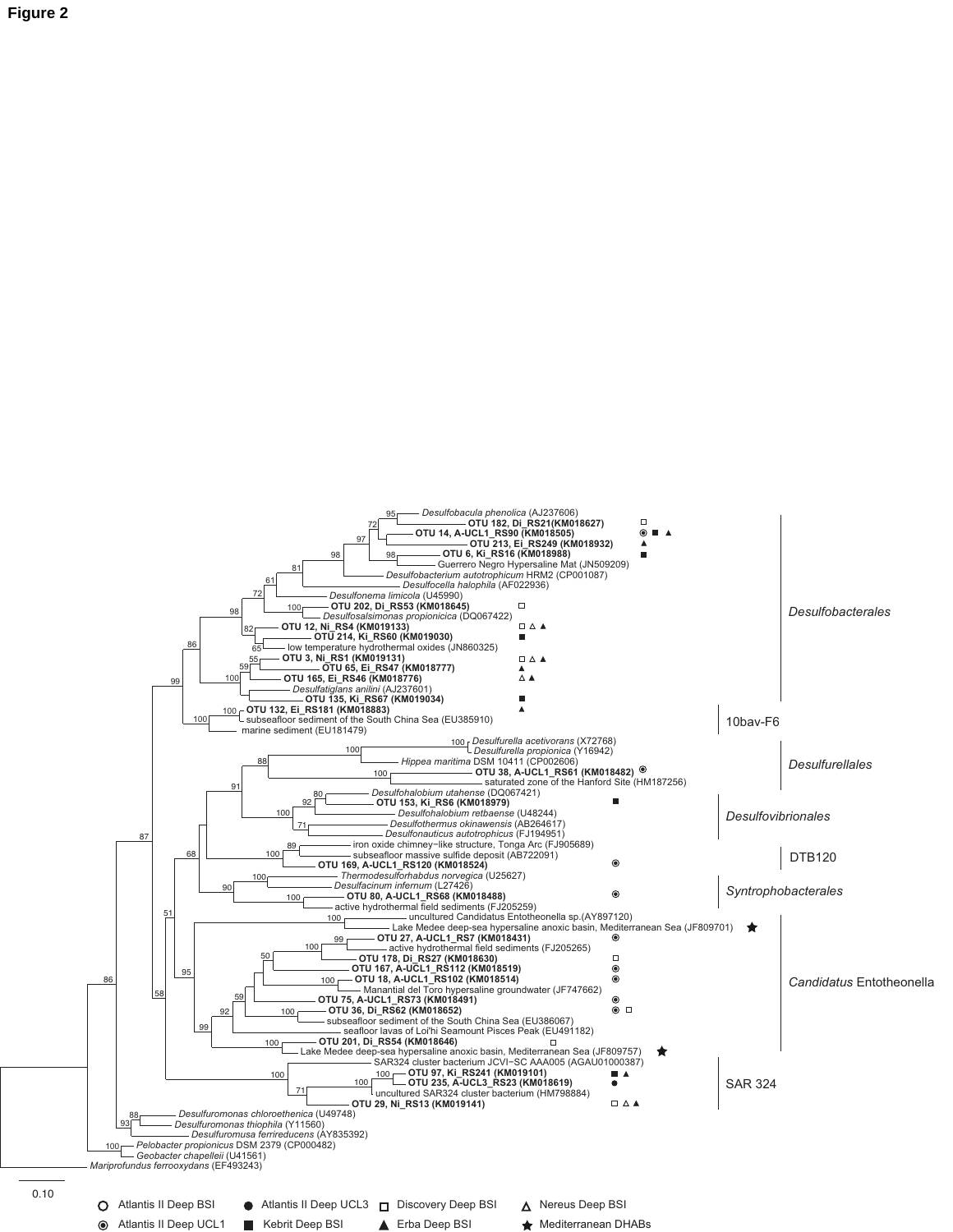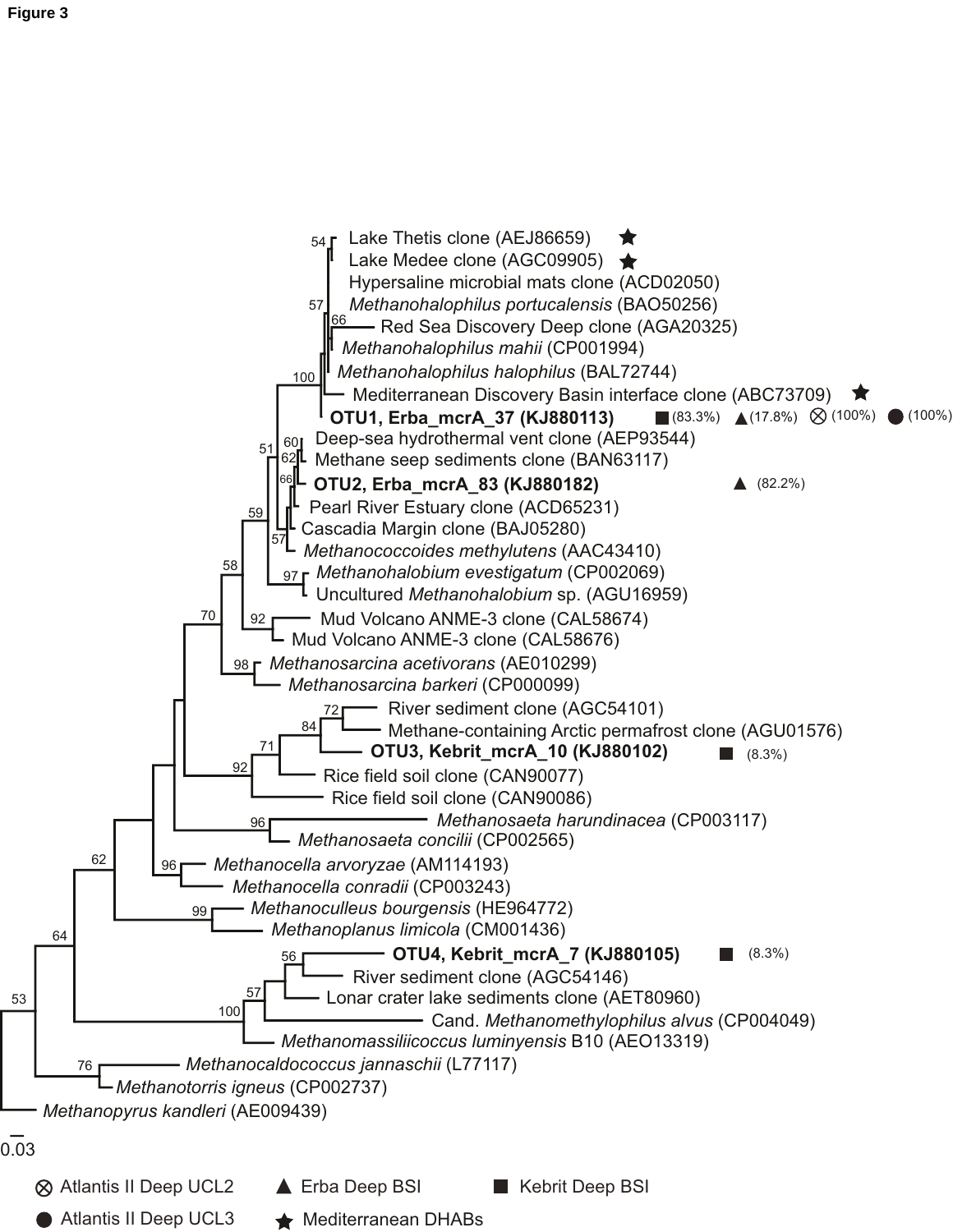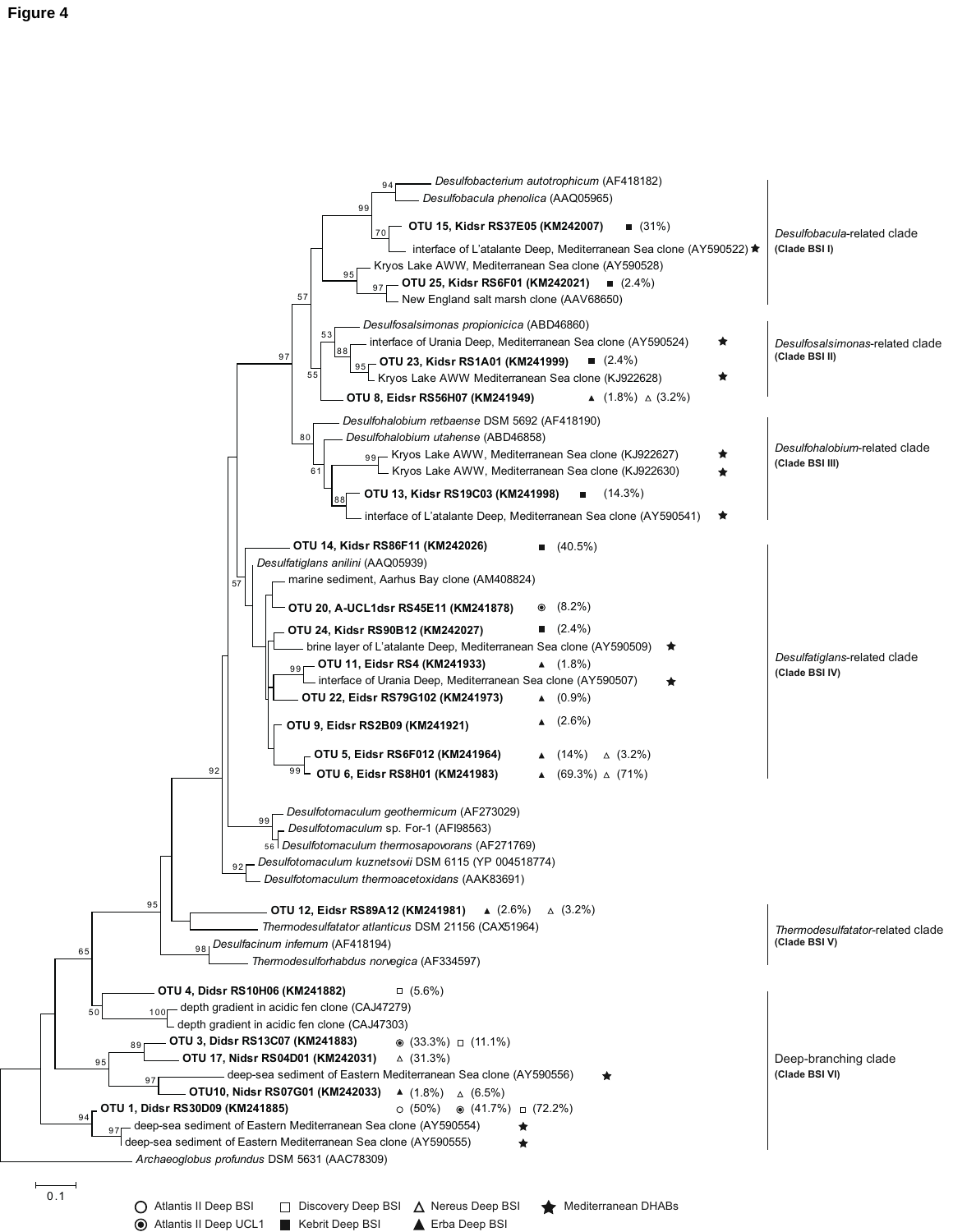**Supplementary tables [Click here to download e-component: Supplementary Tables.xlsx](http://ees.elsevier.com/resmic/download.aspx?id=16050&guid=2942c8a3-627b-49c1-b76c-d2a3726978db&scheme=1)**